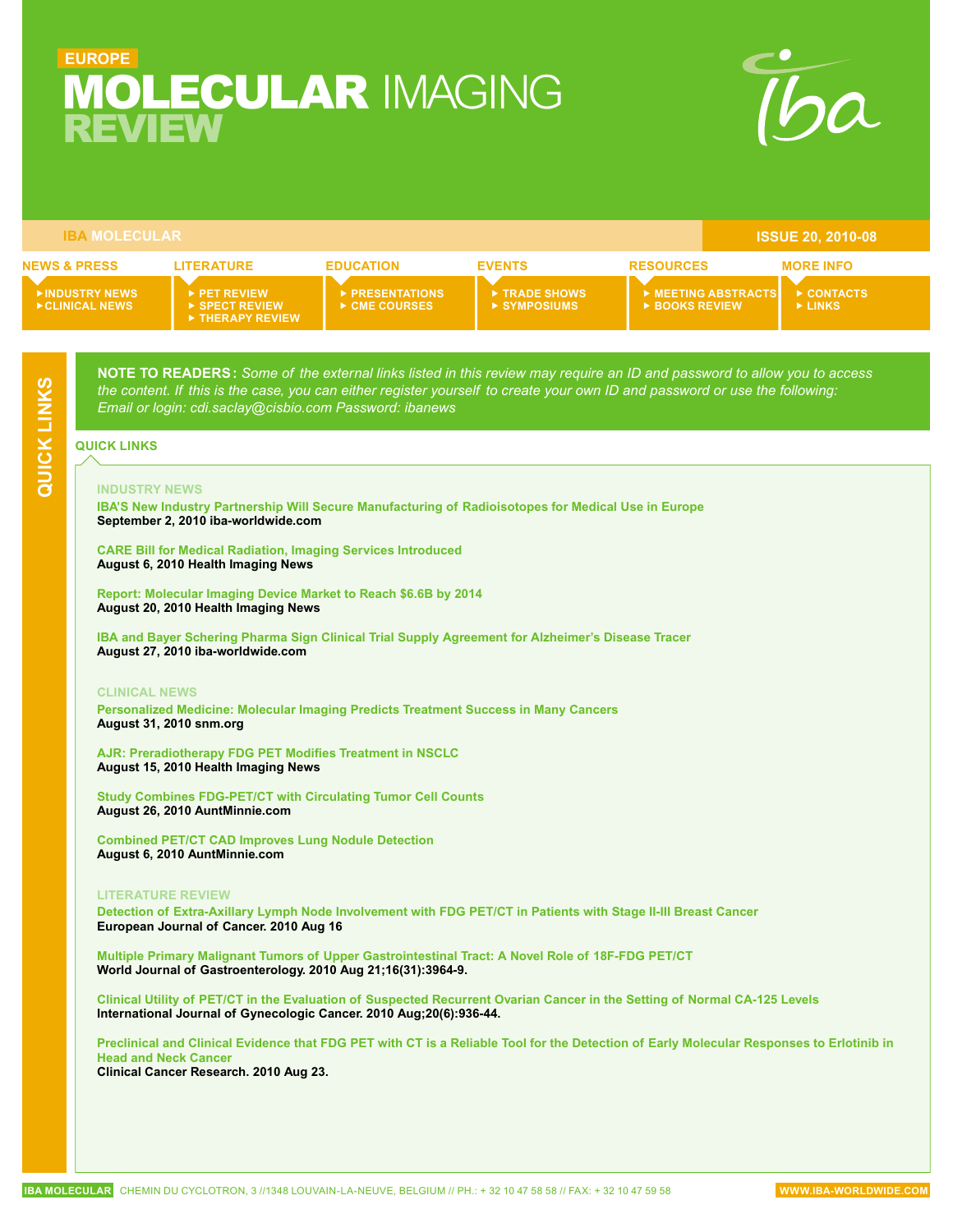<span id="page-1-0"></span>**[IBA and Bayer Schering Pharma Sign Clinical Trial Supply Agreement for Alzheimer's Disease Tracer](http://www.iba-molecular.com/sites/default/files/pressroom/PR_FLORBETABEN_Engl.pdf) August 27, 2010 iba-worldwide.com**

**[IBA Dosimetry Showcases Blue Phantom² Radiation Therapy Commissioning Innovation at AAPM](http://www.iba-molecular.com/sites/default/files/pressroom/AAPM_BP2_Press_Release.pdf) July 19, 2010 iba-worldwide.com**

**[IBA Sells Prototype of Next Generation Carbon Therapy System](http://group.iba-worldwide.com/sites/default/files/pressroom/100902%20IBA%20PR%20Cyclotron%20EN.pdf)  September 2, 2010 iba-worldwide.com**

**[IBA Signs a Contract for the New Proton Therapy Center of Cracow, Poland](http://group.iba-worldwide.com/sites/default/files/pressroom/100802%20IBA%20PR%20PT%20Cracow%20%20UK.pdf) August 2, 2010 iba-worldwide.com**

**[IBA'S New Industry Partnership will Secure Manufacturing of Radioisotopes for Medical Use in Europe](http://group.iba-worldwide.com/sites/default/files/pressroom/100902%20IBA%20PR_MolyAgreement%20english_FINAL.pdf)  September 2, 2010 iba-worldwide.com**

**[Digirad seeks to expand beyond cardiology markplace, launches OEM initiative](http://www.healthimaging.com/index.php?option=com_articles&view=portal&id=publication:10:article:23739:digirad-seeks-to-expand-beyond-cardiology-markplace-launches-oem-initiative&division=hiit) August 20, 2010 Health Imaging News**

**[Philips continues to expand its clinical informatics portfolio with the acquisition of CDP business](http://www.newscenter.philips.com/main/standard/news/press/2010/20100802_cdp.wpd) August 02, 2010 Competitor's site**

**[Preferred Imaging Brings Positron Emission Mammography to North Dallas/Plano Area](http://www.prnewswire.com/news-releases/preferred-imaging-brings-positron-emission-mammography-to-north-dallasplano-area-101550028.html) August 27, 2010 PRNewswire**

**[Siemens installs SPECT/CT at UK hospital](http://www.healthimaging.com/index.php?option=com_articles&view=portal&id=publication:10:article:23955:siemens-installs-spectct-at-uk-hospital&division=hiit) August 27, 2010 Health Imaging News**

**Immunomedics and GE [Healthcare collaborate on F-18 peptide labeling](http://www.healthimaging.com/index.php?option=com_articles&view=portal&id=publication:10:article:23741:immunomedics-and-ge-healthcare-collaborate-on-f-18-peptide-labeling&division=hiit) August 20, 2010 Health Imaging News**

**[Algeta announces first cancer patient treated in phase I/IIa trial of Alpharadin in combination with docetaxel chemotherapy](http://www.algeta.no/xml_press_underside.asp?xml=http://cws.huginonline.com/A/134655/PR/201008/1437006.xml&m=34572&s=34686&ss=&d=2010-04-26) August 11, 2010 Competitor's site**

**ISA Molecular Cheminal Cheminal Cheminal Cheminal Cheminal Cheminal Cheminal Cheminal Cheminal Cheminal Cheminal Cheminal Cheminal Cheminal Cheminal Cheminal Cheminal Cheminal Cheminal Cheminal Cheminal Cheminal Cheminal [International Isotopes Inc. announces continued progress towards the licensing and construction of its planned uranium de conversion](http://www.intisoid.com/wp-content/uploads/2010/08/INISAnnouncesContinuedProgressTowardstheLicensingand-Construction.pdf)  [and fluorine extraction processing facility](http://www.intisoid.com/wp-content/uploads/2010/08/INISAnnouncesContinuedProgressTowardstheLicensingand-Construction.pdf) August 20, 2010 Competitor's site**

**[Chalk River Reactor to Undergo Another Extended Outage Next Spring](http://www.healthimaging.com/index.php?option=com_articles&view=article&id=23804) August 25, 2010 Health Imaging News**

**[European Commission Proposes Resolutions to Isotope Shortage](http://www.healthimaging.com/index.php?option=com_articles&view=article&id=23593)  August 9, 2010 Health Imaging News**

**[NRG targets Sept. 9 HFR restart](http://www.auntminnie.com/index.asp?Sec=sup&Sub=bai&Pag=dis&ItemId=91798) August27, 2010 AuntMinnie.com**

**[Report: Molecular Imaging Device Market to Reach \\$6.6B by 2014](http://www.healthimaging.com/index.php?option=com_articles&view=article&id=23757) August 20, 2010 Health Imaging News**

**Kitware Nets NIH [Grant to Improve Biopsy Using PET/CT](http://www.healthimaging.com/index.php?option=com_articles&view=article&id=23549)  August 5, 2010 Health Imaging News**

**[Imaging Project Launched to Study Central Nervous System](http://www.healthimaging.com/index.php?option=com_articles&view=article&id=23464&division=hiit&division=hiit)  July 30, 2010 Health Imaging News**

**[Researchers Improve the Process of Making Compounds with 18F](http://www.rsc.org/chemistryworld/News/2010/August/24081002.asp) August 24, 2010 Royal Society of Chemistry**

**[Photo Diagnostic Works to Develop Portable PET Scanner](http://www.masshightech.com/stories/2010/08/23/daily19-Bernard-Gordon-launches-medical-imaging-startup-Photo-Diagnostics.html) August 24, 2010 MassHighTech.com**

**[AJEM: Tort Reform Could Curb 'Defensive Imaging,' Study Suggests](http://www.auntminnie.com/index.asp?Sec=sup&Sub=imc&Pag=dis&ItemId=91776&wf=3879) August 26, 2010 AuntMinnie.com**

**[Radiologists Call for Curbs on Overuse of Imaging](http://www.auntminnie.com/index.asp?Sec=sup&Sub=imc&Pag=dis&ItemId=91761&wf=3879) August 24, 2010 AuntMinnie.com**

**[CARE Bill for Medical Radiation, Imaging Services Introduced](http://www.healthimaging.com/index.php?option=com_articles&view=article&id=23575)  August 6, 2010 Health Imaging News**

**[SNM Applauds Senate's Introduction of CARE Act](http://interactive.snm.org/index.cfm?PageID=9991) August 25, 2010 snm.org**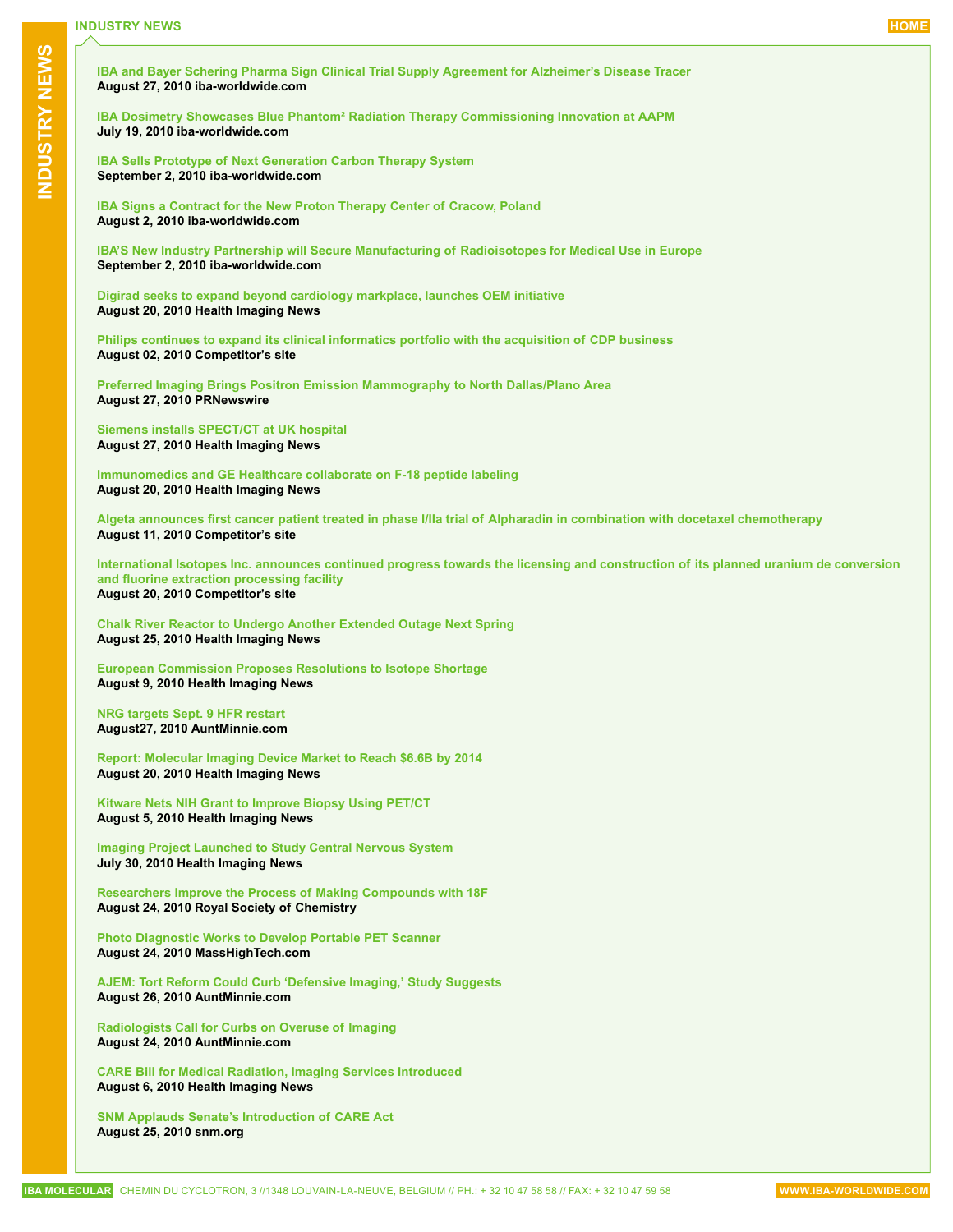<span id="page-2-0"></span>

| CLINICAL NEWS  | Personalized Medicine: Molecular Imaging Predicts Treatment Success in Many Cancers<br>August 31, 2010 snm.org                                                                   |
|----------------|----------------------------------------------------------------------------------------------------------------------------------------------------------------------------------|
|                | <b>JACC: PET Reveals Higher Glucose Uptake in Visceral Adipose Tissue</b><br>August 23, 2010 Health Imaging News                                                                 |
|                | AJR Review: FDG PET Assesses Lung Inflammation During Acute Lung Injury<br>August 17, 2010 Health Imaging News                                                                   |
|                | AJR: Preradiotherapy FDG PET Modifies Treatment in NSCLC<br>August 15, 2010 Health Imaging News                                                                                  |
|                | JNM: Hybrid PET/MRI of Intracranial Tumors Comparable to PET/CT<br>August 5, 2010 Health Imaging News                                                                            |
|                | <b>Study Combines FDG-PET/CT with Circulating Tumor Cell Counts</b><br>August 26, 2010 AuntMinnie.com                                                                            |
|                | <b>Study: FDG Dose Reduction Does Not Affect Quality of PEM Imaging</b><br>August 24, 2010 AuntMinnie.com                                                                        |
|                | <b>PET/CT, Prostate Cancer After Surgery</b><br>August 30, 2010 SNMsmartbrief                                                                                                    |
|                | Spinal fluid proteins can help diagnose Alzheimer's<br>August 08, 2010 Reuters.com                                                                                               |
|                | A new imaging technique creates detailed three-dimensional images of the deadliest form of skin cancer<br>August 12, 2010 GenNews                                                |
|                | MRI beats FDG-PET for early Alzheimer's detection<br>August 27, 2010 AuntMinnie.com                                                                                              |
|                | Researchers Hope to Quell a Surge of Alzheimer's Cases with New Diagnostic Tools<br>August 24, 2010 The Washington Post                                                          |
|                | <b>Clarifying the Role Of FDG-PET in Managing Cervical Cancer</b><br>August 27, 2010 Elsevier on GetInsideHealth.com                                                             |
|                | <b>Combined PET/CT CAD Improves Lung Nodule Detection</b><br>August 6, 2010 AuntMinnie.com                                                                                       |
|                | JNM: PET/CT and SPECT/CT integral in cancer treatment planning<br>September 2, 2010 Health Imaging News                                                                          |
|                | <b>HOME</b><br><b>PET LITERATURE</b>                                                                                                                                             |
|                | <b>FDG BRAIN</b>                                                                                                                                                                 |
| PET LITERATURE | Positron Emission Tomography with Pittsburgh Compound B in Diagnosis of Early Stage Alzheimer's Disease<br>Cell Biochemistry & Biophysics. 2010 Aug 17.                          |
|                | FDG PET Helps Show Neurometabolic Correlates of Depression and Disability in Episodic Cluster Headache<br>Journal of Neurology. 2010 Aug 25.                                     |
|                | <b>Changes in Brain FDG Metabolism Induced by Acupuncture in Healthy Volunteers</b><br>Acta Radiologica (Sweden). 2010 Aug 25                                                    |
|                | F-18 FDG PET Imaging of Chronic Traumatic Brain Injury in Boxers: A Statistical Parametric Analysis<br><b>Nuclear Medicine Communications. 2010 Aug 16</b>                       |
|                | A Correlative Study of FDG PET, MRI/CT, Electroencephalography and Clinical Features in Subacute Sclerosing Panencephalitis<br>Clinical Nuclear Medicine. 2010 Sep;35(9):675-81. |
|                | Shortening the Duration of FDG PET Brain Examination for Diagnosis of Brain Glioma<br>Molecular Imaging & Biology. 2010 Aug 3.                                                   |
|                | <b>FDG BREAST</b><br>(18)F-FDG PET and Biomarkers for Tumour Angiogenesis in Early Breast Cancer<br>European Journal of Nuclear Medicine & Molecular Imaging. 2010 Aug 14.       |
|                | IBA MOLECULAR CHEMIN DU CYCLOTRON, 3 //1348 LOUVAIN-LA-NEUVE, BELGIUM // PH.: + 32 10 47 58 58 // FAX: + 32 10 47 59 58<br>WWW.IBA-WORLDWIDE.COM                                 |

# **PET literature [HOME](#page-0-0)**

### **FDG BRAIN**

### **FDG BREAST**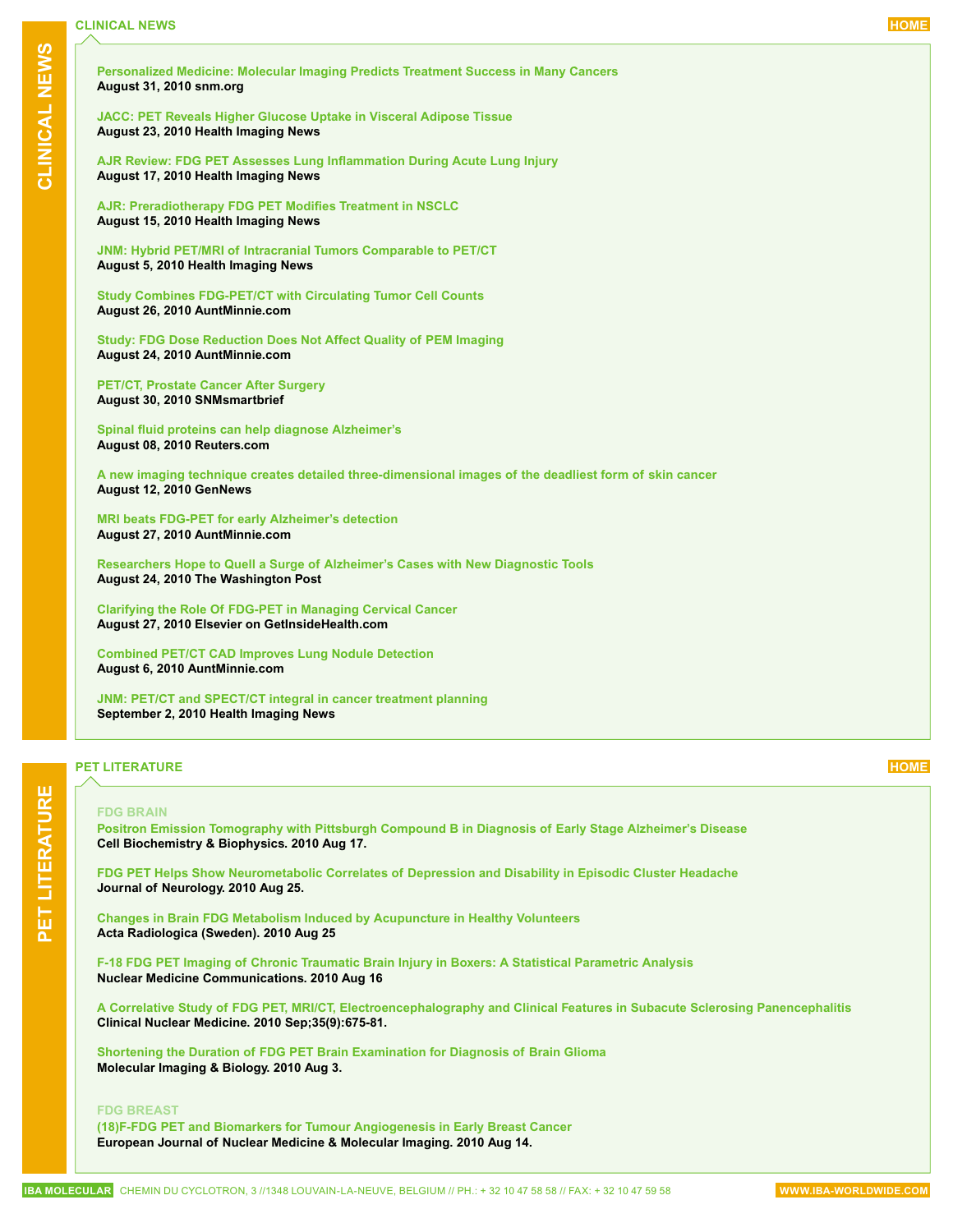**[Detection of Extra-Axillary Lymph Node Involvement with FDG PET/CT in Patients with Stage II-III Breast Cancer](http://www.ncbi.nlm.nih.gov/pubmed/20719497?dopt=abstractplus) European Journal of Cancer. 2010 Aug 16**

**[The Role of Ultrasonography and FDG-PET in Axillary Lymph Node Staging of Breast Cancer](http://www.ncbi.nlm.nih.gov/pubmed/20670083) Acta Radiologica (Sweden). 2010 Jul 29.**

#### **FDG GASTROINTESTINAL, ESOPHAGEAL**

**[The Standardized Uptake Value of FDG PET after Chemoradiation and Clinical Outcome in Patients with Localized Gastroesophageal](http://www.ncbi.nlm.nih.gov/pubmed/20699623?dopt=abstractplus)  [Carcinoma](http://www.ncbi.nlm.nih.gov/pubmed/20699623?dopt=abstractplus)**

**Oncology. 2010 Aug 11;78(5-6):316-322.** 

**[Clinical Evidence on PET-CT for Radiation Therapy Planning in Gastro-Intestinal Tumors](http://www.ncbi.nlm.nih.gov/pubmed/20727606) Radiotherapy & Oncology. 2010 Aug 18.**

**[Multiple Primary Malignant Tumors of Upper Gastrointestinal Tract: A Novel Role of 18F-FDG PET/CT](http://www.ncbi.nlm.nih.gov/pubmed/20712059) World Journal of Gastroenterology. 2010 Aug 21;16(31):3964-9.**

#### **FDG GYNECOLOGICAL**

**[Recurrent Ovarian Cancer: Use of Contrast-enhanced CT and PET/CT to Accurately Localize Tumor Recurrence and to Predict Patients'](http://www.ncbi.nlm.nih.gov/pubmed/20697116?dopt=abstractplus)  [Survival](http://www.ncbi.nlm.nih.gov/pubmed/20697116?dopt=abstractplus)**

**Radiology. 2010 Aug 9.**

**[FDG-PET/CT in Advanced Ovarian Cancer Staging: Value and Pitfalls in Detecting Lesions in Different Abdominal and Pelvic Quadrants](http://www.ncbi.nlm.nih.gov/pubmed/20688446)  [Compared with Laparoscopy](http://www.ncbi.nlm.nih.gov/pubmed/20688446) European Journal of Radiology. 2010 Aug 3.**

**[Clinical Utility of Positron Emission Tomography/Computed Tomography in the Evaluation of Suspected Recurrent Ovarian Cancer in the](http://www.ncbi.nlm.nih.gov/pubmed/20683399)  [Setting of Normal CA-125 Levels](http://www.ncbi.nlm.nih.gov/pubmed/20683399)**

**International Journal of Gynecologic Cancer. 2010 Aug;20(6):936-44.**

**[Spectrum of FDG PET/CT Findings of Uterine Tumors.](http://www.ncbi.nlm.nih.gov/pubmed/20729454) American Journal of Roentgenology. 2010 Sep;195(3):737-43.**

**[Detection of Recurrence by F-FDG PET in Patients with Endometrial Cancer Showing No Evidence of Disease](http://www.ncbi.nlm.nih.gov/pubmed/20592894) Journal of Korean Medical Science. 2010 Jul;25(7):1029-33.**

**[Low-Dose Non-Enhanced CT Versus Full-Dose Contrast-Enhanced CT in Integrated PET/CT Studies for the Diagnosis of Uterine Cancer](http://www.ncbi.nlm.nih.gov/pubmed/20386901)  [Recurrence](http://www.ncbi.nlm.nih.gov/pubmed/20386901)**

**European Journal of Nuclear Medicine & Molecular Imaging. 2010 Aug;37(8):1490-8.**

#### **FDG HEAD AND NECK, THYROID**

**[Clinical Evidence on PET-CT for Radiation Therapy Planning in Head and Neck Tumours.](http://www.ncbi.nlm.nih.gov/pubmed/20708808) Radiotherapy & Oncology. 2010 Aug 12.**

**[Preclinical and Clinical Evidence that FDG PET with CT is a Reliable Tool for the Detection of Early Molecular Responses to Erlotinib in](http://www.ncbi.nlm.nih.gov/pubmed/20660574)  [Head and Neck Cancer](http://www.ncbi.nlm.nih.gov/pubmed/20660574) Clinical Cancer Research. 2010 Aug 23.**

**[Incidental Thyroid Carcinoma by FDG-PET/CT: A Study of Clinicopathological Characteristics](http://www.ncbi.nlm.nih.gov/pubmed/20740320) Annals of Surgical Oncology. 2010 Aug 26.**

**[FDG PET/CT in Anaplastic Thyroid Cancer](http://www.ncbi.nlm.nih.gov/pubmed/20694463) European Journal of Nuclear Medicine & Molecular Imaging. 2010 Aug 6.**

**[The Role of TSH for 18F-FDG-PET in the Diagnosis of Recurrence and Metastases of Differentiated Thyroid Carcinoma with Elevated](http://www.ncbi.nlm.nih.gov/pubmed/20484385)  [Thyroglobulin and Negative Scan: A Meta-Analysis](http://www.ncbi.nlm.nih.gov/pubmed/20484385) European Journal of Endocrinology. 2010 Aug;163(2):177-83.**

#### **FDG LUNG**

**[The Utility of the Nonattenuation Corrected 18F-FDG PET Images in the Characterization of Solitary Pulmonary Lesions](http://www.ncbi.nlm.nih.gov/pubmed/20739905?dopt=abstractplus) Nuclear Medicine Communications. 2010 Aug 25.**

**[Is 18F-FDG PET/CT Useful for the Early Prediction of Histopathologic Response to Neoadjuvant Erlotinib in Patients with Non-Small Cell](http://www.ncbi.nlm.nih.gov/pubmed/20720059?dopt=abstractplus)  [Lung Cancer?](http://www.ncbi.nlm.nih.gov/pubmed/20720059?dopt=abstractplus)**

**Journal of Nuclear Medicine. 2010 Aug 18.**

**[Excessive Aortic Inflammation in Chronic Obstructive Pulmonary Disease: An 18F-FDG PET Pilot Study](http://www.ncbi.nlm.nih.gov/pubmed/20720052) Journal of Nuclear Medicine. 2010 Aug 24.**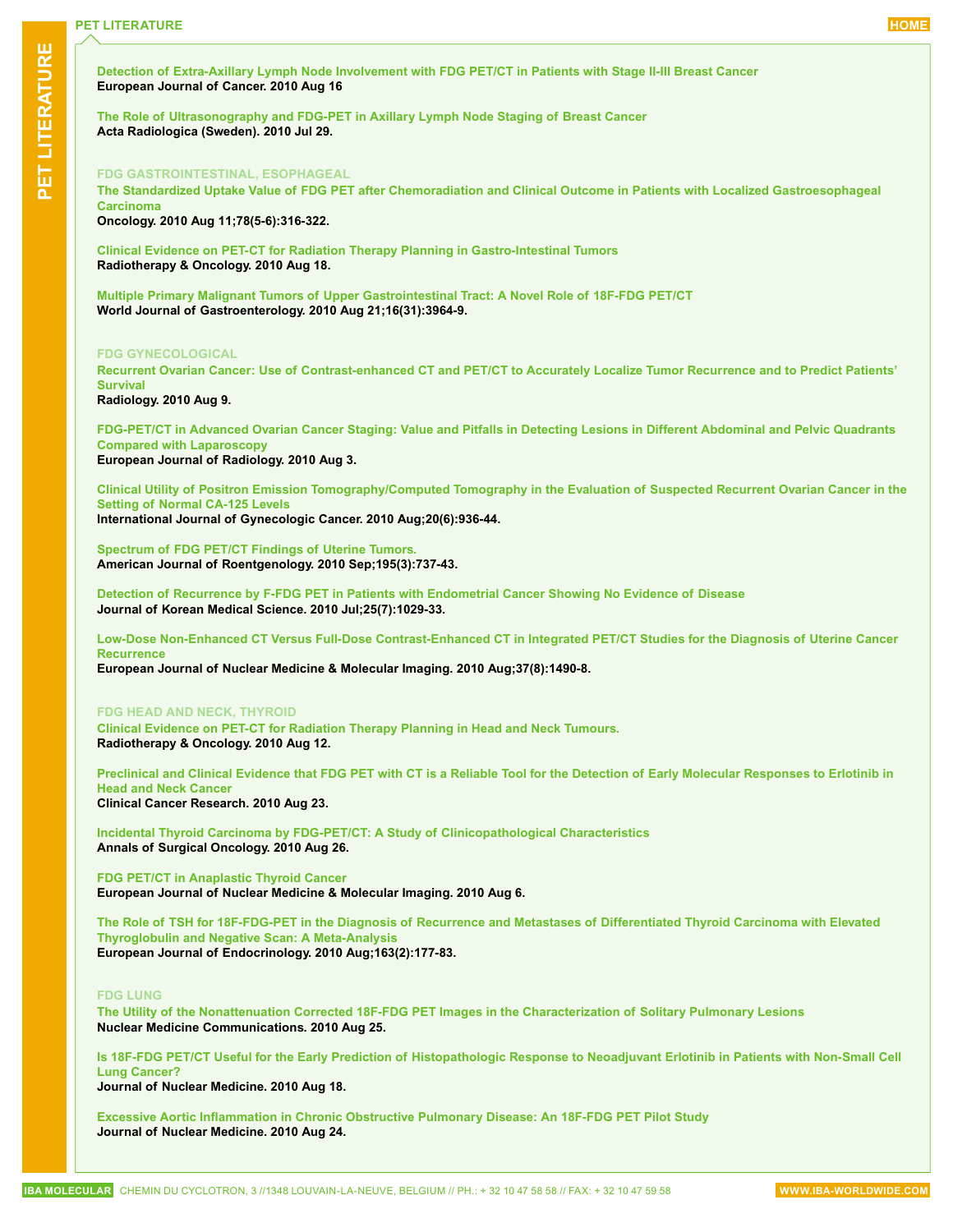# **FDG LYMPHOMA**

**[Benefit of Consolidative Radiation Therapy in Patients With Diffuse Large B-Cell Lymphoma Treated With R-CHOP Chemotherapy](http://www.ncbi.nlm.nih.gov/pubmed/20713859?dopt=abstractplus) Journal of Clinical Oncology. 2010 Aug 16.**

**[Diagnostic and Prognostic Impact of \(18\)F-FDG PET/CT in Follicular Lymphoma](http://www.ncbi.nlm.nih.gov/pubmed/20717826?dopt=abstractplus) European Journal of Nuclear Medicine & Molecular Imaging. 2010 Aug 18.**

**[18F-FDG PET After 2 Cycles of ABVD Predicts Event-Free Survival in Early and Advanced Hodgkin Lymphoma](http://www.ncbi.nlm.nih.gov/pubmed/20720036?dopt=abstractplus) Journal of Nuclear Medicine. 2010 Aug 24.**

**[18F-FDG PET/CT Evaluation of Lymphoma with Renal Involvement: Comparison with Renal Carcinoma](http://www.ncbi.nlm.nih.gov/pubmed/20531045) Southern Medical Journal. 2010 Jul;103(7):642-9.**

#### **FDG OTHER**

**Whole-Body 18F [FDG-PET/CT: The Need for a Standardized Field of View--A Referring-Physician Aid](http://www.ncbi.nlm.nih.gov/pubmed/20724533) Journal of Nuclear Medicine Technology. 2010 Aug 19.**

**[Reproducibility of 18F-FDG and 3'-Deoxy-3'-18F-Fluorothymidine PET Tumor Volume Measurements](http://www.ncbi.nlm.nih.gov/pubmed/20720054) Journal of Nuclear Medicine. 2010 Aug 18.**

**FDG [Uptake of Bone Marrow on PET/CT Scan: Its Correlation with CD38/CD138 Expressing Myeloma Cells in Bone Marrow of Patients](http://www.ncbi.nlm.nih.gov/pubmed/20690019)  [with Multiple Myeloma](http://www.ncbi.nlm.nih.gov/pubmed/20690019) Annals of Hematology. 2010 Aug 6.**

#### NON-FDG

#### **FLUOROCHOLINE**

**[Pilot Comparison of F-Fluorocholine and F-Fluorodeoxyglucose PET/CT with Conventional Imaging in Prostate Cancer](http://www.ncbi.nlm.nih.gov/pubmed/20718912) Journal of Medical Imaging & Radiat Oncology. 2010 Aug;54(4):325-32.**

**[Differentiation of Hepatocellular Adenoma and Focal Nodular Hyperplasia Using \(18\)F-Fluorocholine PET/CT.](http://www.ncbi.nlm.nih.gov/pubmed/20717825) European Journal of Nuclear Medicine & Molecular Imaging. 2010 Aug 18.**

**[Rodent rhabdomyosarcoma: comparison between total choline concentration at H-MRS and \[18F\]-fluoromethylcholine uptake at PET](http://www.ncbi.nlm.nih.gov/pubmed/19937391)  [using accurate methods for collecting data.](http://www.ncbi.nlm.nih.gov/pubmed/19937391)**

**Molecular imaging and biology: MIB: the official publication of the Academy of Molecular Imaging, 2010, 12 (4): 415-23**

### **FLUORODOPA**

**[Recent Advances in PET Imaging for Evaluation of Parkinson's Disease](http://www.ncbi.nlm.nih.gov/pubmed/20107789) European Journal of Nuclear Medicine & Molecular Imaging. 2010 Aug;37(8):1594-603.**

**[Malignant pheochromocytomas and paragangliomas - The importance of a multidisciplinary approach.](http://www.ncbi.nlm.nih.gov/pubmed/20675056) Cancer treatment reviews, 2010, epub**

**[Gaucher disease ascertained through a Parkinson's center: imaging and clinical characterization.](http://www.ncbi.nlm.nih.gov/pubmed/20629126) Movement disorders: official journal of the Movement Disorder Society, 2010, 25 (10): 1364-72**

#### **[Nuclear molecular imaging of paragangliomas](http://www.sciencedirect.com/science/article/B8CXJ-50KVG5N-7/2/cb5ecd14736f5e0d9cfc03aa536e8d8f)**

**[Imagerie moléculaire nucléaire des paragangliomes] Médecine Nucléaire Volume 34, Issue 8, August 2010, Pages 451-456**

### **FLUOROTHYMIDINE**

**[Induction of Thymidine Kinase 1 After 5-Fluorouracil as a Mechanism for 3'-Deoxy-3'-\[\(18\)F\]Fluorothymidine Flare](http://www.ncbi.nlm.nih.gov/pubmed/20723540) Biochemical Pharmacology. 2010 Aug 17.**

**[Different Modes of Transport for 3H-Thymidine, 3H-FLT, and 3H-FMAU in Proliferating and Nonproliferating Human Tumor Cells](http://www.ncbi.nlm.nih.gov/pubmed/20720049) Journal of Nuclear Medicine. 2010 Aug 18.**

**[Biodistribution and Uptake of 3'-Deoxy-3'-Fluorothymidine in ENT1-Knockout Mice and in an ENT1-Knockdown Tumor Model.](http://www.ncbi.nlm.nih.gov/pubmed/20720035) Journal of Nuclear Medicine. 2010 Aug 18.**

**[PET for radiation treatment planning of brain tumours.](http://www.ncbi.nlm.nih.gov/pubmed/20728952) Radiotherapy and oncology: journal of the European Society for Therapeutic Radiology and Oncology, 2010, epub**

**[Reproducibility of 18F-FDG and 3'-Deoxy-3'-18F-Fluorothymidine PET Tumor Volume Measurements.](http://www.ncbi.nlm.nih.gov/pubmed/20720054) Journal of nuclear medicine: official publication, Society of Nuclear Medicine, 2010, epub**

**[Anti-Angiogenic/Vascular Effects of the mTOR Inhibitor Everolimus Are Not Detectable by FDG/FLT-PET.](http://www.ncbi.nlm.nih.gov/pubmed/20689768) Translational oncology, 2010, 3 (4): 264-75**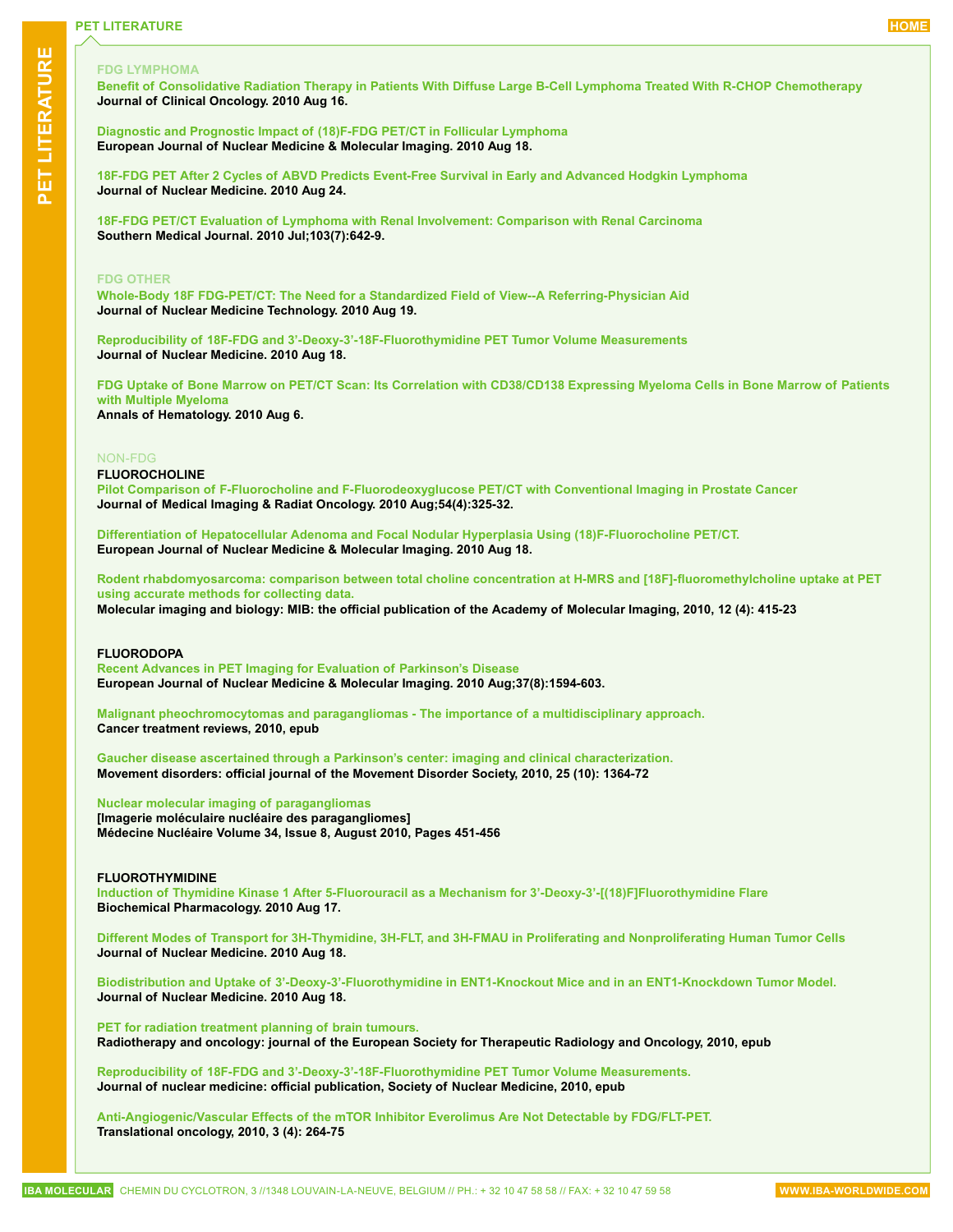### <span id="page-5-0"></span>**[Extramedullary haematopoiesis imaging with 18F-FLT PET.](http://www.ncbi.nlm.nih.gov/pubmed/20512326) European journal of nuclear medicine and molecular imaging, 2010, 37 (8): 1620**

#### **SODIUM FLUORIDE**

**[Guidelines for paediatric bone scanning with 99mTc-labelled radiopharmaceuticals and 18F-fluoride.](http://www.ncbi.nlm.nih.gov/pubmed/20544194) European journal of nuclear medicine and molecular imaging, 2010, 37 (8): 1621-8**

**[18F-fluoride PET/CT for detection of sacroiliitis in ankylosing spondylitis.](http://www.ncbi.nlm.nih.gov/pubmed/20505935) European journal of nuclear medicine and molecular imaging, 2010, 37 (9): 1760-5**

#### **RUBIDIUM**

**[Single-Phase CT Aligned to Gated PET for Respiratory Motion Correction in Cardiac PET/CT](http://www.ncbi.nlm.nih.gov/pubmed/20660386) Journal of Nuclear Medicine. 2010 Aug;51(8):1182-90.**

#### **OTHER**

**[Functional Oestrogen Receptor Alpha Imaging in Endometrial Carcinoma Using 16alpha-\[\(18\)F\]Fluoro-17beta-Oestradiol PET](http://www.ncbi.nlm.nih.gov/pubmed/20717823) European Journal of Nuclear Medicine & Molecular Imaging. 2010 Aug 18.**

**[Parametric mapping of \[\(18\)F\]fluoromisonidazole positron emission tomography using basis functions.](http://www.ncbi.nlm.nih.gov/pubmed/20736963) Journal of cerebral blood flow and metabolism: official journal of the International Society of Cerebral Blood Flow and Metabolism, 2010, epub**

**[Noninvasive assessment of tumor microenvironment using dynamic contrast-enhanced magnetic resonance imaging and](http://www.ncbi.nlm.nih.gov/pubmed/19906496)  [18F-fluoromisonidazole positron emission tomography imaging in neck nodal metastases.](http://www.ncbi.nlm.nih.gov/pubmed/19906496) International journal of radiation oncology, biology, physics, 2010, 77 (5): 1403-10**

**[Feasibility of 90Y TOF PET-based dosimetry in liver metastasis therapy using SIR-Spheres.](http://www.ncbi.nlm.nih.gov/pubmed/20422185) European journal of nuclear medicine and molecular imaging, 2010, 37 (9): 1654-62**

**[68Ga-DOTATATE PET/CT for the Early Prediction of Response to Somatostatin Receptor-Mediated Radionuclide Therapy in Patients with](http://www.ncbi.nlm.nih.gov/pubmed/20720050)  [Well-Differentiated Neuroendocrine Tumors.](http://www.ncbi.nlm.nih.gov/pubmed/20720050) Journal of nuclear medicine: official publication, Society of Nuclear Medicine, 2010, epub**

**[Optimal buffer choice of the radiosynthesis of \(68\)Ga-Dotatoc for clinical application.](http://www.ncbi.nlm.nih.gov/pubmed/20512080) Nuclear medicine communications, 2010, 31 (8): 753-8**

**[Evaluation of copper-64 labeled AmBaSar conjugated cyclic RGD peptide for improved MicroPET imaging of integrin alphavbeta3](http://www.ncbi.nlm.nih.gov/pubmed/20666401)  [expression.](http://www.ncbi.nlm.nih.gov/pubmed/20666401)**

**Bioconjugate chemistry, 2010, 21 (8): 1417-24**

# **SPECT LITERATURE [HOME](#page-0-0)**

#### **SPECT & CARDIOLOGY**

**[Normal Myocardial Perfusion SPECT Database for the Spanish Population.](http://www.ncbi.nlm.nih.gov/pubmed/20738938) Revista espanola de cardiologia, 2010, 63 (8): 934-942**

**[Prediction of long-term reverse left ventricular remodeling after revascularization or medical treatment in patients with ischemic](http://www.ncbi.nlm.nih.gov/pubmed/20725789)  [cardiomyopathy: a comparative study between SPECT and MRI.](http://www.ncbi.nlm.nih.gov/pubmed/20725789) The international journal of cardiovascular imaging, 2010, epub**

**[Coronary Artery Phenotypes in Subjects With Negative Myocardial Perfusion Imaging and Typical Angina Pectoris.](http://www.ncbi.nlm.nih.gov/pubmed/20724904) The American journal of the medical sciences, 2010, epub**

**[Diagnostic value of SPECT versus SPECT/CT in femoral avascular necrosis: preliminary results.](http://www.ncbi.nlm.nih.gov/pubmed/20717063) Nuclear medicine communications, 2010, epub**

**[Early detection of acute posterior myocardial infarction using body surface mapping and SPECT scanning.](http://www.ncbi.nlm.nih.gov/pubmed/20700053) Coronary artery disease, 2010, epub**

**[Application of appropriateness criteria to stress single photon emission computed tomography sestamibi studies: A comparison of the](http://www.ncbi.nlm.nih.gov/pubmed/20691828)  [2009 revised appropriateness criteria to the 2005 original criteria.](http://www.ncbi.nlm.nih.gov/pubmed/20691828) American heart journal, 2010, 160 (2): 244-9**

**[Assessment of left ventricular dyssynchrony in patients with coronary artery disease during adenosine stress using ECG-gated](http://www.ncbi.nlm.nih.gov/pubmed/20683366)  [myocardial perfusion single-photon emission computed tomography.](http://www.ncbi.nlm.nih.gov/pubmed/20683366) Nuclear medicine communications, 2010, epub**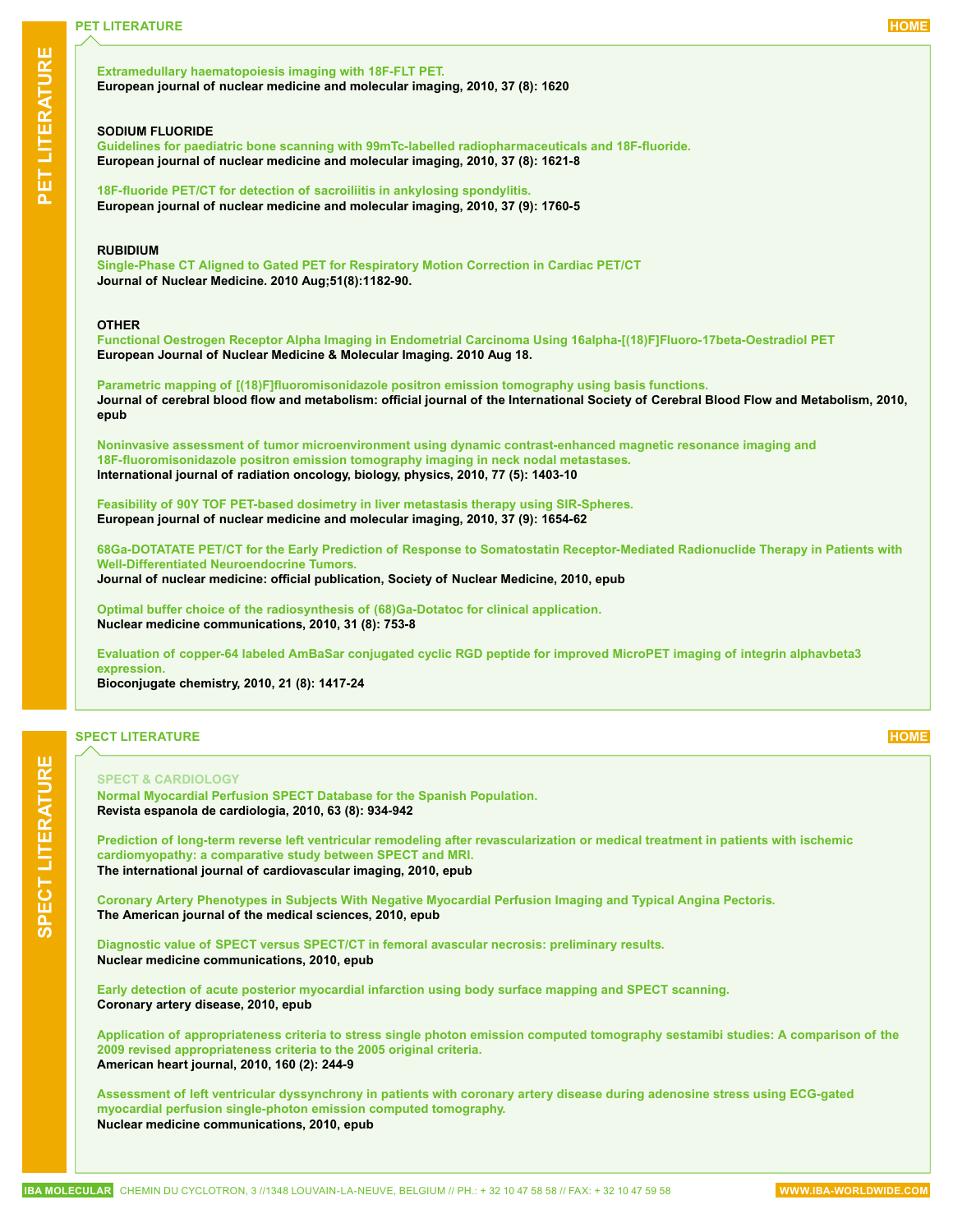**[Automated detection of left ventricular dyskinesis by gated blood pool SPECT.](http://www.ncbi.nlm.nih.gov/pubmed/20683365) Nuclear medicine communications, 2010, epub**

**[Noninvasive quantification of coronary endothelial function by SPECT imaging in children with a history of Kawasaki disease.](http://www.ncbi.nlm.nih.gov/pubmed/20680267) European journal of nuclear medicine and molecular imaging, 2010, epub**

**[Comparison of global and regional abnormalities in 99mTc-sestamibi and cardiac magnetic resonance imaging in dilated](http://www.ncbi.nlm.nih.gov/pubmed/20670843)  [cardiomyopathy.](http://www.ncbi.nlm.nih.gov/pubmed/20670843)**

**Journal of cardiac failure, 2010, 16 (8): 641-8**

**[Kinetic characterization of a novel cationic \(99m\)Tc\(I\)-tricarbonyl complex, \(99m\)Tc-15C5-PNP, for myocardial perfusion imaging.](http://www.ncbi.nlm.nih.gov/pubmed/20669059) Journal of nuclear cardiology: official publication of the American Society of Nuclear Cardiology, 2010, epub**

**[Comparison of stress perfusion MRI and SPECT for detection of myocardial ischemia in patients with angiographically proven three](http://www.ncbi.nlm.nih.gov/pubmed/20651190)[vessel coronary artery disease.](http://www.ncbi.nlm.nih.gov/pubmed/20651190)**

**AJR. American journal of roentgenology, 2010, 195 (2): 356-62**

**[Prognostic study of cardiac and renal events in Japanese patients with chronic kidney disease and cardiovascular risk using myocardial](http://www.ncbi.nlm.nih.gov/pubmed/20649758)  [perfusion SPECT: J-ACCESS 3 study design.](http://www.ncbi.nlm.nih.gov/pubmed/20649758)**

**Therapeutic apheresis and dialysis: official peer-reviewed journal of the International Society for Apheresis, the Japanese Society for Apheresis, the Japanese Society for Dialysis Therapy, 2010, 14 (4): 379-85**

**[Prognostic value of post-ischemic stunning as assessed by gated myocardial perfusion single-photon emission computed tomography:](http://www.ncbi.nlm.nih.gov/pubmed/20571246)  [a subanalysis of the J-ACCESS study.](http://www.ncbi.nlm.nih.gov/pubmed/20571246)**

**Circulation journal: official journal of the Japanese Circulation Society, 2010, 74 (8): 1591-9**

**[The consequences of a new software package for the quantification of gated-SPECT myocardial perfusion studies.](http://www.ncbi.nlm.nih.gov/pubmed/20503046) European journal of nuclear medicine and molecular imaging, 2010, 37 (9): 1736-44**

**[Detection of myocardial perfusion abnormalities: standard dual-source coronary computed tomography angiography versus rest/stress](http://www.ncbi.nlm.nih.gov/pubmed/20413446)  [technetium-99m single-photo emission CT](http://www.ncbi.nlm.nih.gov/pubmed/20413446).**

#### **The British journal of radiology, 2010, 83 (992): 652-60**

**[Impaired cardiac sympathetic innervation and myocardial perfusion are related to lethal arrhythmia: quantification of cardiac tracers in](http://www.ncbi.nlm.nih.gov/pubmed/20679471)  [patients with ICDs.](http://www.ncbi.nlm.nih.gov/pubmed/20679471)**

**Journal of nuclear medicine: official publication, Society of Nuclear Medicine, 2010, 51 (8): 1241-9**

**[123I-metaiodobenzylguanidine imaging in the era of implantable cardioverter defibrillators: beyond ejection fraction.](http://www.ncbi.nlm.nih.gov/pubmed/20660372) Journal of nuclear medicine: official publication, Society of Nuclear Medicine, 2010, 51 (8): 1171-3**

**[Three-dimensional echocardiography and \(153\)Sm-EDTMP SPECT/CT in extensive cardiac metastases from osteosarcoma.](http://www.ncbi.nlm.nih.gov/pubmed/20799033) European journal of nuclear medicine and molecular imaging, 2010, epub**

**[Proposal for standardization of 123I-metaiodobenzylguanidine \(MIBG\) cardiac sympathetic imaging by the EANM Cardiovascular](http://www.ncbi.nlm.nih.gov/pubmed/20577740)  [Committee and the European Council of Nuclear Cardiology.](http://www.ncbi.nlm.nih.gov/pubmed/20577740) European journal of nuclear medicine and molecular imaging, 2010, 37 (9): 1802-12**

**[Cardiac autonomic neuropathy in patients with diabetes and no symptoms of coronary artery disease: comparison of](http://www.ncbi.nlm.nih.gov/pubmed/20411258)  [123I-metaiodobenzylguanidine myocardial scintigraphy and heart rate variability.](http://www.ncbi.nlm.nih.gov/pubmed/20411258) European journal of nuclear medicine and molecular imaging, 2010, 37 (9): 1698-705**

**[Evaluation of new positively charged 11- and 12-carbon 99mTc-labeled fatty acid derivatives for myocardial imaging](http://onlinelibrary.wiley.com/doi/10.1002/jlcr.v53:9/issuetoc) Journal of labelled compounds 2010, 53 (9), p. 580–585**

**[Reply to 'Assessment of diastolic function using 16-frame \(201\)Tl-gated myocardial perfusion SPECT'](http://www.ncbi.nlm.nih.gov/pubmed/20700668) Annals of nuclear medicine, 2010, epub**

**[Contribution of the fusion of myocardial perfusion SPECT and CT coronary angiography \[L'apport de la fusion scintigraphie](http://www.sciencedirect.com/science/article/B8CXJ-50NGNRV-2/2/81dc88090ec4ebe94edfc9f397e5533c)  [myocardique-scanner coronaire\]](http://www.sciencedirect.com/science/article/B8CXJ-50NGNRV-2/2/81dc88090ec4ebe94edfc9f397e5533c)**

**Médecine Nucléaire Volume 34, Issue 8, August 2010, Pages 485-489**

#### **SPECT & NEUROLOGY**

**[Regional cerebral blood flow in patients with orally localized somatoform pain disorder: a single photon emission computed tomography](http://www.ncbi.nlm.nih.gov/pubmed/20727111)  [study.](http://www.ncbi.nlm.nih.gov/pubmed/20727111)**

**Psychiatry and clinical neurosciences, 2010, epub**

**[Does reduced \[\(123\)I\]-FP-CIT binding in Huntington's disease suggest pre-synaptic dopaminergic involvement?](http://www.ncbi.nlm.nih.gov/pubmed/20724066) Clinical neurology and neurosurgery, 2010, epub**

#### **[Molecular Imaging of the Dopamine Transporter.](http://www.ncbi.nlm.nih.gov/pubmed/20720060)**

**Journal of nuclear medicine: official publication, Society of Nuclear Medicine, 2010, epub**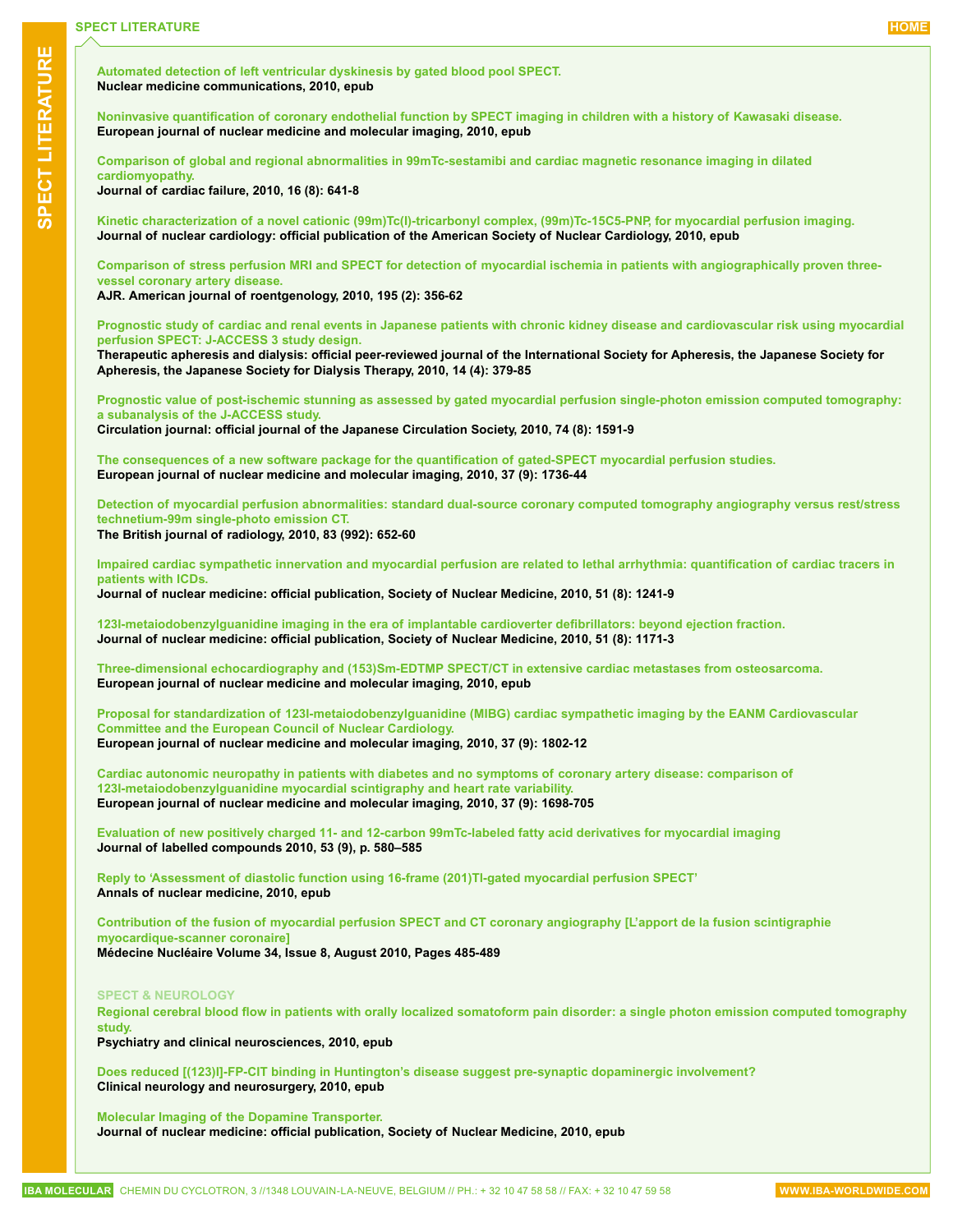**[FMR1 gene expansion and scans without evidence of dopaminergic deficits in parkinsonism patients.](http://www.ncbi.nlm.nih.gov/pubmed/20702130) Parkinsonism & related disorders, 2010, epub**

**[Evaluation of both perfusion and atrophy in multiple system atrophy of the cerebellar type using brain SPECT alone.](http://www.ncbi.nlm.nih.gov/pubmed/20701753) BMC medical imaging, 2010, 10 (1): 17**

**[Study on retinal dopamine transporter in form deprivation myopia using the radiopharmaceutical tracer 99mTc-TRODAT-1.](http://www.ncbi.nlm.nih.gov/pubmed/20700065) Nuclear medicine communications, 2010, epub**

**[Confirmation rate of blinded \(99m\)Tc-SPECT compared to neurochemical dementia biomarkers in CSF in patients with Alzheimer](http://www.ncbi.nlm.nih.gov/pubmed/20694486)  [disease.](http://www.ncbi.nlm.nih.gov/pubmed/20694486)**

**Journal of neural transmission (Vienna, Austria: 1996), 2010, epub**

**[Neuroimaging techniques in epilepsy.](http://www.ncbi.nlm.nih.gov/pubmed/20683073)**

**Hong Kong medical journal = Xianggang yi xue za zhi / Hong Kong Academy of Medicine, 2010, 16 (4): 292-8**

**[Neuroimaging in the Clinical Diagnosis of Dementia: Observations from a Memory Disorders Clinic.](http://www.ncbi.nlm.nih.gov/pubmed/20670380) Journal of the American Geriatrics Society, 2010, epub**

**[Midbrain SERT in degenerative parkinsonisms: A 123I-FP-CIT SPECT study.](http://www.ncbi.nlm.nih.gov/pubmed/20669272) Movement disorders: official journal of the Movement Disorder Society, 2010, epub**

**[Analysis of SPECT brain images for the diagnosis of Alzheimer's disease based on NMF for feature extraction.](http://www.ncbi.nlm.nih.gov/pubmed/20641163) Neuroscience letters, 2010, 479 (3): 192-6**

**[Normal cerebrovascular reactivity in Stroke-like Migraine Attacks after Radiation Therapy syndrome.](http://www.ncbi.nlm.nih.gov/pubmed/20631504) Clinical nuclear medicine, 2010, 35 (8): 583-5**

**[Interobserver reproducibility of the interpretation of I-123 FP-CIT single-photon emission computed tomography.](http://www.ncbi.nlm.nih.gov/pubmed/20614577) Nuclear medicine communications, 2010, 31 (8): 717-25**

**[PET and SPECT imaging of the NMDA receptor system: an overview of radiotracer development.](http://www.ncbi.nlm.nih.gov/pubmed/20504276) Mini reviews in medicinal chemistry, 2010, 10 (9): 870-86**

**[Dopaminergic neuronal integrity in parkinsonism associated with liver cirrhosis.](http://www.ncbi.nlm.nih.gov/pubmed/20457180) Neurotoxicology, 2010, 31 (4): 351-5**

**[The SPECT tracer \[123I\]ADAM binds selectively to serotonin transporters: a double-blind, placebo-controlled study in healthy young](http://www.ncbi.nlm.nih.gov/pubmed/20309682)  [men.](http://www.ncbi.nlm.nih.gov/pubmed/20309682)**

**European journal of nuclear medicine and molecular imaging, 2010, 37 (8): 1507-11**

**[Current themes in neuroimaging of epilepsy: brain networks, dynamic phenomena, and clinical relevance.](http://www.ncbi.nlm.nih.gov/pubmed/20185365) Clinical neurophysiology: official journal of the International Federation of Clinical Neurophysiology, 2010, 121 (8): 1153-75**

#### **SPECT & ONCOLOGY**

**SPECT & BONE [Optical advances in skeletal imaging applied to bone metastases.](http://www.ncbi.nlm.nih.gov/pubmed/20688203) Bone, 2010, epub**

**[Imaging modalities to access bony tumors and hyperplasic reactions of the temporomandibular joint.](http://www.ncbi.nlm.nih.gov/pubmed/20452115) Journal of oral and maxillofacial surgery: official journal of the American Association of Oral and Maxillofacial Surgeons, 2010, 68 (8): 1911-21**

**[The diagnostic utility of the flare phenomenon on bone scintigraphy in staging prostate cancer.](http://www.ncbi.nlm.nih.gov/pubmed/20697891) European journal of nuclear medicine and molecular imaging, 2010, epub**

**[Guidelines for paediatric bone scanning with 99mTc-labelled radiopharmaceuticals and 18F-fluoride.](http://www.ncbi.nlm.nih.gov/pubmed/20544194) European journal of nuclear medicine and molecular imaging, 2010, 37 (8): 1621-8**

**[Patterns in bone SPECT/CT. An integrated diagnostic pathway in hybrid imaging \[Démarche sémiologique en TEMP/TDM osseuse. Une](http://www.sciencedirect.com/science/article/B8CXJ-50NGNRV-3/2/9c2330048ea0311ea89b595d51baa7ea)  [approche diagnostique intégrée de l'imagerie hybride\]](http://www.sciencedirect.com/science/article/B8CXJ-50NGNRV-3/2/9c2330048ea0311ea89b595d51baa7ea) Médecine Nucléaire Volume 34, Issue 8, August 2010, Pages 490-511**

#### **SPECT & BRAIN**

**[Brain Perfusion in Adult Patients with Acute Myeloblastic Leukemia before and after Cytosine Arabinoside.](http://www.ncbi.nlm.nih.gov/pubmed/20737220) Molecular imaging and biology: MIB: the official publication of the Academy of Molecular Imaging, 2010, epub**

**[Recovered neuronal viability revealed by Iodine-123-iomazenil SPECT following traumatic brain injury.](http://www.ncbi.nlm.nih.gov/pubmed/20683454) Journal of cerebral blood flow and metabolism: official journal of the International Society of Cerebral Blood Flow and Metabolism, 2010, epub**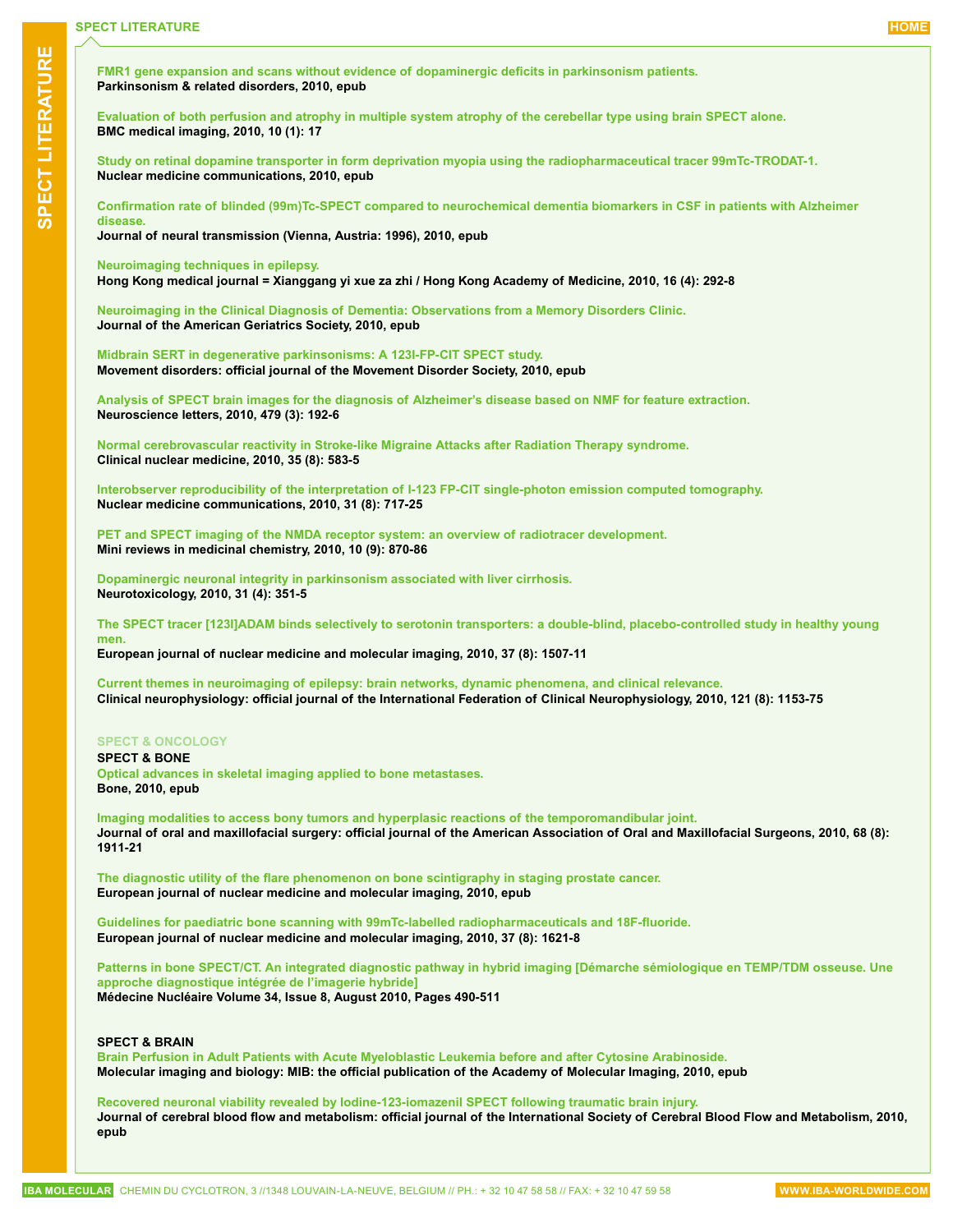**[Prospective study of p-\[\(123\)I\]iodo-L: -phenylalanine and SPECT for the evaluation of newly diagnosed cerebral lesions: specific](http://www.ncbi.nlm.nih.gov/pubmed/20676638)  [confirmation of glioma.](http://www.ncbi.nlm.nih.gov/pubmed/20676638)**

**European journal of nuclear medicine and molecular imaging, 2010, epub**

**[Investigation of blood perfusion and metabolic activity of brain tumours in adults by using 99mTc-methoxyisobutylisonitrile.](http://www.ncbi.nlm.nih.gov/pubmed/20802363) Nuclear medicine communications, 2010, epub**

### **SPECT & BREAST**

**[A self-assembled multimodal complex for combined pre- and intraoperative imaging of the sentinel lymph node.](http://www.ncbi.nlm.nih.gov/pubmed/20689167) Nanotechnology, 2010, 21 (35): 355101**

**[Current status of sentinel lymph-node biopsy in patients with breast cancer.](http://www.ncbi.nlm.nih.gov/pubmed/20700739) European journal of nuclear medicine and molecular imaging, 2010, epub**

**[Comparison of efficacy of Tc-99m HIG and Tc-99m nanocolloid on sentinel lymph node mapping in patients with breast cancer.](http://www.ncbi.nlm.nih.gov/pubmed/20683362) Nuclear medicine communications, 2010, epub**

**[Synthesis of \(99m\)Tc-EC-AMT as an imaging probe for amino acid transporter systems in breast cancer.](http://www.ncbi.nlm.nih.gov/pubmed/20495499) Nuclear medicine communications, 2010, 31 (8): 699-707**

# **SPECT & DIABETES**

**[Silent ischemia in relation to insulin resistance in normotensive prediabetic adults: early detection by single photon emission computed](http://www.ncbi.nlm.nih.gov/pubmed/20730497)  [tomography \(SPECT\).](http://www.ncbi.nlm.nih.gov/pubmed/20730497)**

**The international journal of cardiovascular imaging, 2010, epub**

**[Prognostic value of gated myocardial perfusion imaging for asymptomatic patients with type-2 diabetes: The J-ACCESS 2 investigation.](http://www.ncbi.nlm.nih.gov/pubmed/20724653) Diabetes care, 2010, epub**

**[Are diabetic patients less likely to feel angina than nondiabetic controls for a given extent of myocardial ischaemia?](http://www.ncbi.nlm.nih.gov/pubmed/20614496) Nuclear medicine communications, 2010, 31 (8): 741-5**

#### **SPECT & ENDOCRINOLOGY**

**[Sodium iodide symporter \(NIS\)-mediated radiovirotherapy for pancreatic cancer.](http://www.ncbi.nlm.nih.gov/pubmed/20651188) AJR. American journal of roentgenology, 2010, 195 (2): 341-9**

**[Our experience in thymic hyperplasia using 67Ga-citrate, 111In-pentetreotide and 201Tl-chloride.](http://www.ncbi.nlm.nih.gov/pubmed/20505931) European journal of nuclear medicine and molecular imaging, 2010, 37 (8): 1616**

**[Nuclear medicine multimodal imaging of endocrine digestive tumors \[Médecine nucléaire et imagerie multimodalités des tumeurs](http://www.sciencedirect.com/science/article/B8CXJ-50KVG5N-2/2/27ebf3dc760a92b55242b0133161501c)  [endocrines\]](http://www.sciencedirect.com/science/article/B8CXJ-50KVG5N-2/2/27ebf3dc760a92b55242b0133161501c)**

**Médecine Nucléaire Volume 34, Issue 8, August 2010, Pages 444-450**

**[Nuclear molecular imaging of paragangliomas \[Imagerie moléculaire nucléaire des paragangliomes\]](http://www.sciencedirect.com/science/article/B8CXJ-50KVG5N-7/2/cb5ecd14736f5e0d9cfc03aa536e8d8f) Médecine Nucléaire Volume 34, Issue 8, August 2010, Pages 451-456**

#### **SPECT & GASTROENTEROLOGY**

**[\(99m\)Tc-labelled macroaggregated albumin \(MAA\) scintigraphy for planning treatment with \(90\)Y microspheres.](http://www.ncbi.nlm.nih.gov/pubmed/20683591) European journal of nuclear medicine and molecular imaging, 2010, epub**

#### **SPECT & INFLAMMATION**

**[Detection of low-grade prosthetic joint infections using 99mTc-antigranulocyte SPECT/CT: initial clinical results.](http://www.ncbi.nlm.nih.gov/pubmed/20309680) European journal of nuclear medicine and molecular imaging, 2010, 37 (9): 1751-9**

**[Specificity of 99mTc-UBI for detecting infection foci in patients with fever in study.](http://www.ncbi.nlm.nih.gov/pubmed/20683364) Nuclear medicine communications, 2010, epub**

**[Clinical trial of specific imaging of infections.](http://www.ncbi.nlm.nih.gov/pubmed/20526222) Nuclear medicine communications, 2010, 31 (8): 726-33**

#### **SPECT & LUNG**

**[Functional lung assessment with radionuclides in paediatric respiratory diseases: a useful, underutilized test in nuclear medicine?](http://www.ncbi.nlm.nih.gov/pubmed/20671581) Nuclear medicine communications, 2010, epub**

#### **SPECT & LYMPHATIC SYSTEM**

**[Added value of intraoperative real-time imaging in searches for difficult-to-locate sentinel nodes.](http://www.ncbi.nlm.nih.gov/pubmed/20660385) Journal of nuclear medicine: official publication, Society of Nuclear Medicine, 2010, 51 (8): 1219-25**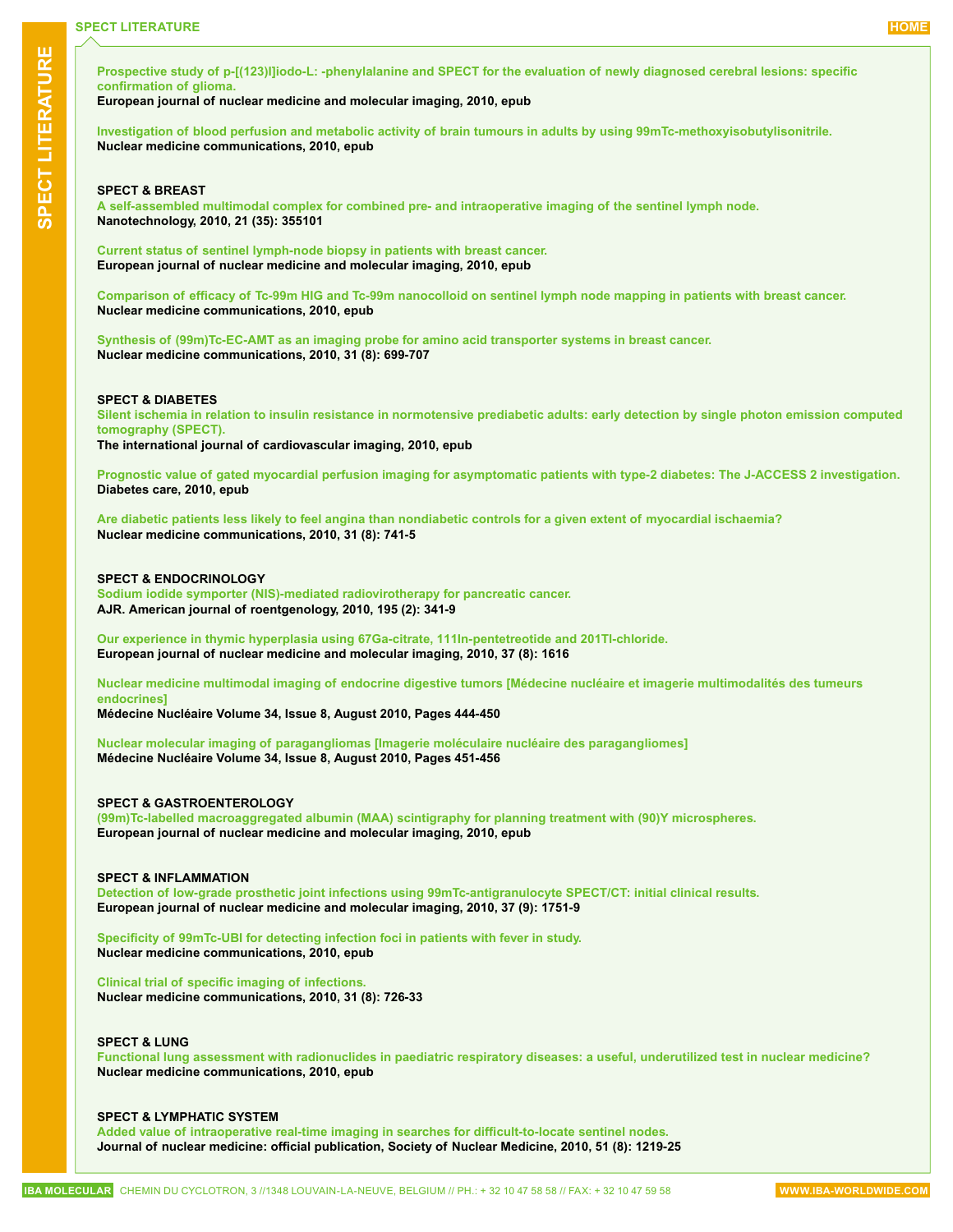**[Technological innovation in the sentinel node procedure: towards 3-D intraoperative imaging.](http://www.ncbi.nlm.nih.gov/pubmed/20428864) European journal of nuclear medicine and molecular imaging, 2010, 37 (8): 1449-51**

#### **SPECT & SHORTAGE OF RADIOISOTOPES**

**[99Mo/99mTc generator shortage: free, Web-based software.](http://www.ncbi.nlm.nih.gov/pubmed/20679462) Journal of nuclear medicine: official publication, Society of Nuclear Medicine, 2010, 51 (8): 14N-15N**

# **THERAPY LITERATURE [HOME](#page-0-0)**

#### **RADIOIMMUNOTHERAPY**

**[Carbonic anhydrase 9 in clear cell renal cell carcinoma: A marker for diagnosis, prognosis and treatment.](http://www.ncbi.nlm.nih.gov/pubmed/20709527) European journal of cancer (Oxford, England: 1990), 2010, epub**

**[Conventional and pretargeted radioimmunotherapy using bismuth-213 to target and treat non-Hodgkin lymphomas expressing CD20: a](http://www.ncbi.nlm.nih.gov/pubmed/20702781)  [preclinical model toward optimal consolidation therapy to eradicate minimal residual disease.](http://www.ncbi.nlm.nih.gov/pubmed/20702781) Blood, 2010, epub**

**[Epidermal growth factor receptor-targeted radioimmunotherapy of human head and neck cancer xenografts using 90Y-labeled fully](http://www.ncbi.nlm.nih.gov/pubmed/20682654)  [human antibody panitumumab.](http://www.ncbi.nlm.nih.gov/pubmed/20682654) Molecular cancer therapeutics, 2010, 9 (8): 2297-308**

**[Radioimmunotherapy is more effective than antifungal treatment in experimental cryptococcal infection.](http://www.ncbi.nlm.nih.gov/pubmed/20594103) The Journal of infectious diseases, 2010, 202 (4): 633-7**

**[Multimodal treatment options for bilobar colorectal liver metastases.](http://www.ncbi.nlm.nih.gov/pubmed/20213463) Langenbeck's archives of surgery / Deutsche Gesellschaft für Chirurgie, 2010, 395 (6): 633-41**

**[Dose fractionation in 131I-metaiodobenzylguanidine \(MIBG\) therapy: should the tumour biology and intent of therapy be the guide?](http://www.ncbi.nlm.nih.gov/pubmed/20596864) European journal of nuclear medicine and molecular imaging, 2010, 37 (9): 1798-9**

**[Synthesis and biodistribution studies of 177Lu-trastuzumab as a therapeutic agent in the breast cancer mice model](http://onlinelibrary.wiley.com/doi/10.1002/jlcr.v53:9/issuetoc) Journal of labelled compounds 2010, 53 (9), p.575–579**

#### **METABOLIC THERAPY**

**[Tandem dosing of samarium-153 ethylenediamine tetramethylene phosphoric acid with stem cell support for patients with high-risk](http://www.ncbi.nlm.nih.gov/pubmed/20715156)  [osteosarcoma.](http://www.ncbi.nlm.nih.gov/pubmed/20715156)**

# **Cancer, 2010, epub**

**[Radioactive synovectomy with Yttrium citrate in haemophilic synovitis: Brazilian experience.](http://www.ncbi.nlm.nih.gov/pubmed/20731723) Haemophilia: the official journal of the World Federation of Hemophilia, 2010, epub**

#### **RADIOIODINE THERAPY**

**[Sodium iodide symporter \(NIS\)-mediated radiovirotherapy for pancreatic cancer.](http://www.ncbi.nlm.nih.gov/pubmed/20651188) AJR. American journal of roentgenology, 2010, 195 (2): 341-9**

**[Multimodal treatment options for bilobar colorectal liver metastases.](http://www.ncbi.nlm.nih.gov/pubmed/20213463) Langenbeck's archives of surgery / Deutsche Gesellschaft für Chirurgie, 2010, 395 (6): 633-41**

**[In vivo formation of gamma-H2AX and 53BP1 DNA repair foci in blood cells after radioiodine therapy of differentiated thyroid cancer.](http://www.ncbi.nlm.nih.gov/pubmed/20660387) Journal of nuclear medicine: official publication, Society of Nuclear Medicine, 2010, 51 (8): 1318-25**

**[Dose fractionation in 131I-metaiodobenzylguanidine \(MIBG\) therapy: should the tumour biology and intent of therapy be the guide?](http://www.ncbi.nlm.nih.gov/pubmed/20596864) European journal of nuclear medicine and molecular imaging, 2010, 37 (9): 1798-9**

**[Judicious use of recombinant TSH in the management of differentiated thyroid carcinoma.](http://www.ncbi.nlm.nih.gov/pubmed/20700666) Annals of nuclear medicine, 2010, epub**

**[The effect of external beam radiotherapy volume on locoregional control in patients with locoregionally advanced or recurrent](http://www.ncbi.nlm.nih.gov/pubmed/20687967)  [nonanaplastic thyroid cancer.](http://www.ncbi.nlm.nih.gov/pubmed/20687967) Radiation oncology (London, England), 2010, 5 (): 69**

**[Molecular targeted therapies for patients with refractory thyroid cancer.](http://www.ncbi.nlm.nih.gov/pubmed/20554167) Clinical oncology (Royal College of Radiologists (Great Britain)), 2010, 22 (6): 448-55**

**THERAP**

<span id="page-9-0"></span>**LITERATURE**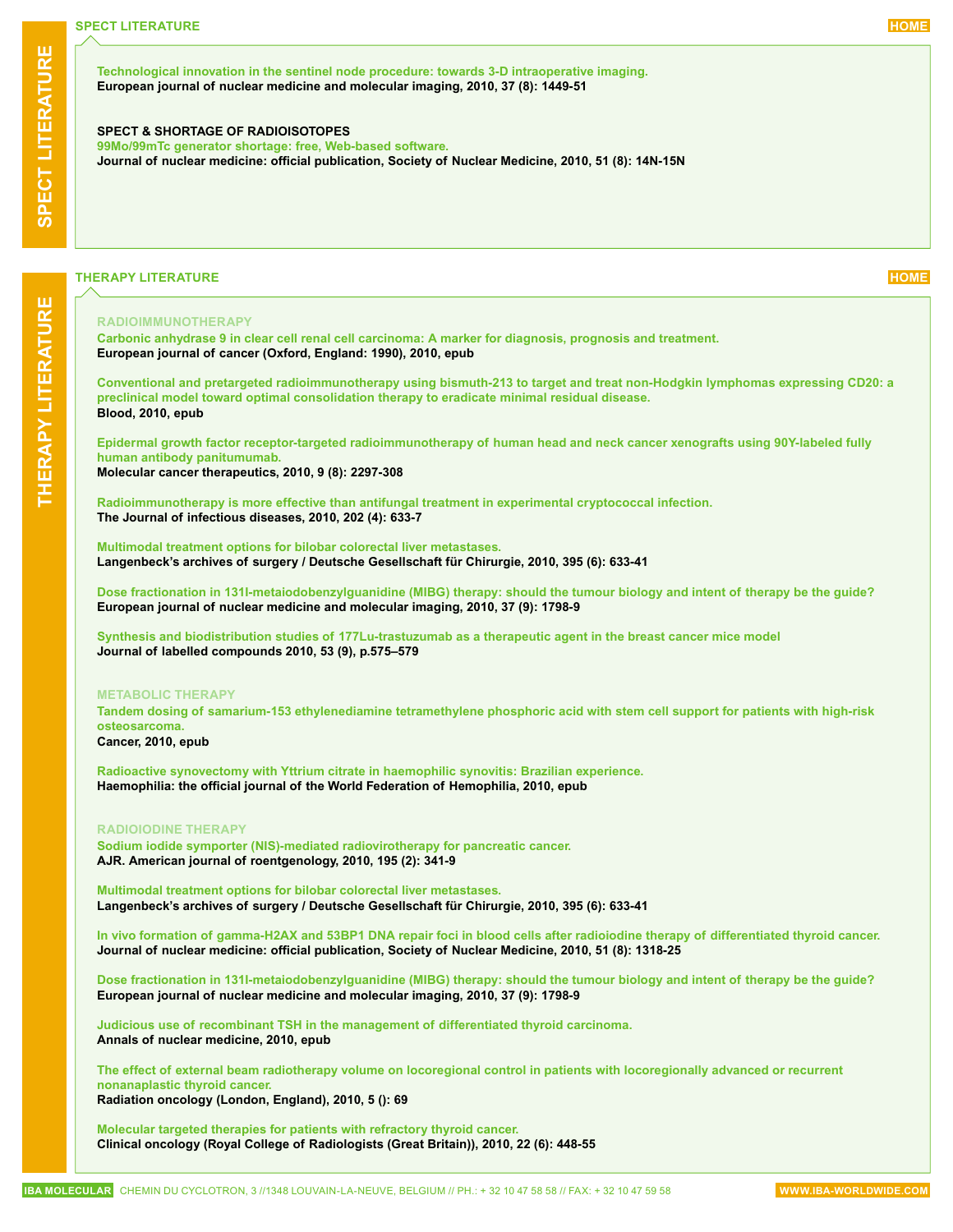**Educati**

<span id="page-10-0"></span>**on**

**[New SNM Publication Sets Guidelines For Use of PET Across Cancer Therapies: Ensuring the Best in Patient Management](http://interactive.snm.org/index.cfm?PageID=8640&RPID=922)**

**[JNM Supplement Now Available – Molecular Imaging of Cancer: from Molecules to Humans](http://interactive.snm.org/index.cfm?PageID=7634)**

**[SNM Offers Diagnostic CT and PET/CT Cases](http://interactive.snm.org/index.cfm?PageID=3625&diagnostic_ctpetct=1&CFID=1022046&CFTOKEN=72498767)**

**[Aunt Minnie and Promedica Offer Online CME](http://education.auntminnie.com/amcme/CMEArchiveFetcher.asp) Courses [SNM Offers "Clinical and Molecular Imaging of the Brain" Online Lecture](http://interactive.snm.org/index.cfm?PageID=939&RPID=2251)**

**[ACR - Fundamentals of Molecular Imaging](http://campus.acr.org/acr/mils.aspx)**

**[American Board of Radiology Listings](http://www.theabr.org)**

**[ACR Accreditation of Nuclear Medicine and PET Imaging Departments](http://tech.snmjournals.org/cgi/content/abstract/34/1/18)  Journal of Nuclear Medicine Technology Volume 34, Number 1, 2006 18-24**

**[PET Learning Center Online Exams](http://interactive.snm.org/index.cfm?PageID=1087&RPID=2142)**

**[SNM Releases Two New Cardiac MOC Modules - Cardiac PET Imaging and Cardiac Stress Testing & ECG Interpretation](http://interactive.snm.org/index.cfm?PageID=3625)**

**[SNM Webinar: 1/5/2010 "Image Co-registration"](https://interactive.snm.org/index.cfm?PageID=9162&RPID=939&CFID=1098610&CFTOKEN=99148251) Ryan Park, USC Molecular Imaging Center** 

**[SNM Webinar: 2/12/2010 "Reporting Guidelines: FDG PET/CT in Oncology"](https://interactive.snm.org/index.cfm?PageID=9162&RPID=939&CFID=1098610&CFTOKEN=99148251)  Eric Rohren, MD, PhD, M.D. Anderson Cancer Center**

**[AMI's ACE™ Awareness, Communication and Education Program to Promote PET Imaging](http://www.ami-imaging.org/index.php?option=com_content&task=view&id=176&Itemid=135)**

**[January 19, 2009 AMI Webcast: Sodium Fluoride PET Bone Imaging - Impact on Patient Management](http://www.ami-imaging.org/pdf/Jan2010.pdf)**

**[Recorded Webinar: Multimodality Imaging for Radiation Oncology – James J. Urbanic, M.D.](http://webcast.streamlogics.com/portal/gehealthcare/oncology/) Sponsored by GE Healthcare**

**[Academy of Molecular Imaging: Imaging for Impact Webinar: "The Basics of Health Economics in Imaging"](http://www.ami-imaging.org/) [David W. Lee, Ph.D., Presenter](http://www.ami-imaging.org/) Friday, February 26, 2010 1: 00PM**

**[Academy of Molecular Imaging: PET Ace Program: Oncologic & Cardiac PET Resources For Diagnostic Excellence](http://www.petaceprogram.com)**

**[SNM Webinar Series: The Language of Clinical Trials](https://interactive.snm.org/index.cfm?PageID=9162) March 23, 2010, Lisa Ann Trembath, CNMR, RT(N), BA**

**[AMI Imaging For Impact Webinar Series: PET/CT for Colorectal and Esophageal Cancers and Radiation Therapy](http://www.ami-imaging.org/images/pdf/WebCast_April2010.pdf) April 27, 2010; 3:00 PM EDT – Dwight E. Heron, MD, FACRO**

**[JNM: New Supplement Examines Advances in Cardiovascular Molecular Imaging](http://www.healthimaging.com/index.php?option=com_articles&view=portal&id=publication:10:article:21988) May 2, 2010 Health Imaging News**

**[IBA 'Make a Difference' Education Learning Series:](https://iba-groupevents.webex.com) Clinical Focus "PET & PET/CT for Breast Cancer", with Daniel Pryma, M.D. September 29, 2010 3:00PM EDT**

**[IBA 'Make a Difference' Education Learning Series:](https://iba-groupevents.webex.com) Clinician Focus "PET & PET/CT for Breast Cancer", with Robert Bridwell, M.D. September 29, 2010 3:00PM EDT**

**[IBA 'Make a Difference' Education Learning Series](https://iba-groupevents.webex.com) Clinician Focus "PET & PET/CT for Breast Cancer", with Robert Bridwell, M.D. September 29, 2010 3:00PM EDT**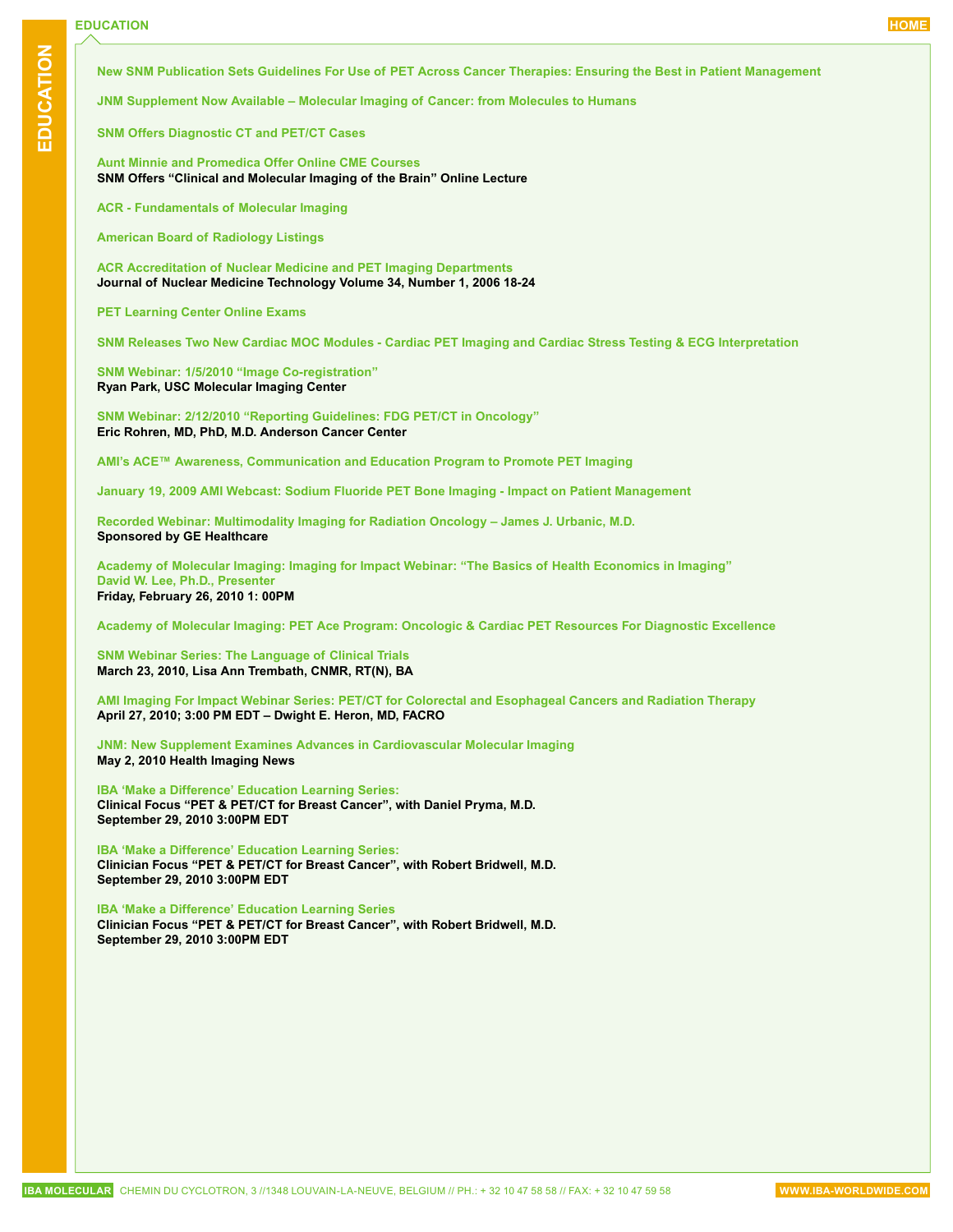<span id="page-11-0"></span>**[Single Photon Emission Computed Tomography: Nuclear Medicine, Tomography, Gamma Ray, Gamma Camera, Radionuclide,](http://www.amazon.com/Single-Photon-Emission-Computed-Tomography/dp/6130399294/ref=sr_1_204?ie=UTF8&s=books&qid=1267625557&sr=1-204)  [Radioligand, Radiopharmacology, Radiography](http://www.amazon.com/Single-Photon-Emission-Computed-Tomography/dp/6130399294/ref=sr_1_204?ie=UTF8&s=books&qid=1267625557&sr=1-204)**

**Lambert M. Surhone, Miriam T. Timpledon, Susan F. Marseken, Betascript Publishing, February 2010**

# **[Management of rare adult tumours](http://www.springer.com/medicine/book/978-2-287-92245-9)**

**Belkacemi, Yazid; Mirimanoff, René-Olivier; Ozsahin, Mahmut (Eds.), 1st Edition., 2010, VIII, 600 p., Softcover**

**[Learning Cardiac ImagingSeries: Learning Imaging](http://www.springer.com/medicine/radiology/book/978-3-540-79082-2)  Ribes, R.; Kuschnir, P.; Luna, A.; Vilanova, J.C.; Jimenez-Hoyuela, J.M. (Eds.), 1st Edition., 2010, XIV, 151 p**

### **[Interventional Breast Imaging](http://www.thieme.com/index.php?option=com_virtuemart&page=shop.product_details&flypage=flypage.tpl&product_id=752&Itemid=53)**

**Uwe Fischer et Friedemann Baum avril 2010); Thieme Publishing Group Pub. Date: 4/2010; 264 pp**

# **[99mtc-sestamibi: Clinical Applications](http://www.springer.com/medicine/nuclear+medicine/book/978-3-642-04232-4)**

**Jan Bucerius, Hojjat Ahmadzadehfar, et Hans-Jurgen Biersack; Springer-Verlag Berlin and Heidelberg GmbH & Co. Pub. Date: 4/2010; 200 pp**

# **[Musculoskeletal Imaging](http://www.oup.com/us/catalog/general/subject/Medicine/Radiology/?view=usa&ci=9780199235773)**

**Philip Conaghan, Philip O'Connor, et David Isenberg; Oxford University Press; Pub. Date: 3/2010; 480 pp**

**[Image-Guided Radiation Therapy in Lymphoma Management: The Increasing Role of Functional Imaging](http://informahealthcarebooks.com/image-guided-radiation-therapy-in-lymphoma-management.html?SID=0dbbf135b665f8750115b5f7e8803207) Roger M. Macklis et Peter S. Conti; Informa Healthcare; Pub. Date: 3/2010; 90 pp**

#### **[Thoracic Imaging](http://www.thieme.com/index.php?page=shop.product_details&flypage=flypage.tpl&product_id=1025&category_id=7&option=com_virtuemart&Itemid=53)**

**Michael Galanski; Thieme Publishing Group; Pub. Date: 3/2010; 368 pp**

**[Nuclear Cardiology Technology Study Guide \(VOICE\)](http://www.snm.org/index.cfm?PageID=9646) SNMTS, 2010, 150pp, ISBN # 0-932004-83-0-4**

#### **[PET/CT](http://bookshop.blackwell.co.uk/jsp/a/Otmar_Schober_Walter_Heindel)**

**Otmar Schober, Walter Heindel; Thieme Publishing Group Date: 4/2010**

**[New Publication Focuses on Molecular Imaging and Cardiovascular Conditions](http://interactive.snm.org/index.cfm?PageID=9691) JNM May 2010 Supplement: Multimodality Molecular Imaging of the Cardiovascular System**

### **[ECRR 2010 Recommendations of the European Committee on Radiation Risk: The Health Effects of Exposure to Low Doses of](http://www.euradcom.org/2003/order.htm)  [Ionizing Radiation](http://www.euradcom.org/2003/order.htm)**

**Chris Busby, Dr. Rosalie Bertell, Inge Schmitz Feuerhake, et Alexey V. Yablokov; European Committee on Radiation Risk Date: 5/2010** 

#### **[SPECT: Basic Science and Clinical Applications](http://www.springer.com/medicine/nuclear+medicine/book/978-1-84628-511-0?detailsPage=authorsAndEditors)**

**Dale L. Bailey et Steven R. Meikle; Springer Date: 5/2010** 

**[Molecular Imaging With Reporter Genes](http://www.cambridge.org/catalogue/catalogue.asp?isbn=9780521882330)** 

**Sanjiv Sam Gambhir and Shahriar S. Yaghoubi, Series: Cambridge Molecular Imaging Series Date: 5/2010** 

**[Clinical Nuclear Cardiology: State of the Art and Future Directions: Expert Consult](http://www.us.elsevierhealth.com/Medicine/Cardiology/book/9780323057967/Clinical-Nuclear-Cardiology-State-of-the-Art-and-Future-Directions/)  Barry L. Zaret and George A. Beller, Elsevier Date: 5/2010, 896 p.**

**[Patellofemoral Pain, Instabilty, and Arthritis: Clinical Presentation, Imaging, and Treatment](http://www.springer.com/medicine/orthopedics/book/978-3-642-05423-5)  Stefano Zaffagnini, David Dejour, and Elizabeth A. Arendt, Springer Date: 5/2010, 344p.**

**[Breast Imaging Review: A Quick Guide to Essential Diagnoses](http://www.springer.com/medicine/radiology/book/978-1-4419-1727-0) Biren A. Shah, Gina M. Fundaro, and Sabala Mandava, Springer Date: 5/2010, 238 p.**

#### **[Brain & Spine Imaging](http://www.amirsys.com/publishing/exddx-brain.php)  Chi-Shing Zee, AMIRSYS Date: 5/2010**

**[Nuclear Medicine Radiation Dosimetry: Advanced Theoretical Principles](http://www.springer.com/medicine/nuclear+medicine/book/978-1-84882-125-5)  Brian J McParland, Springer Date: 6/2010, 464 p.**

**[Diagnostic Imaging: Head & Neck](http://www.lww.com/product/?978-1-931884-78-5) Harnsberger, Glastonbury, Michel & Koch, Sept. 2010 Amirsys**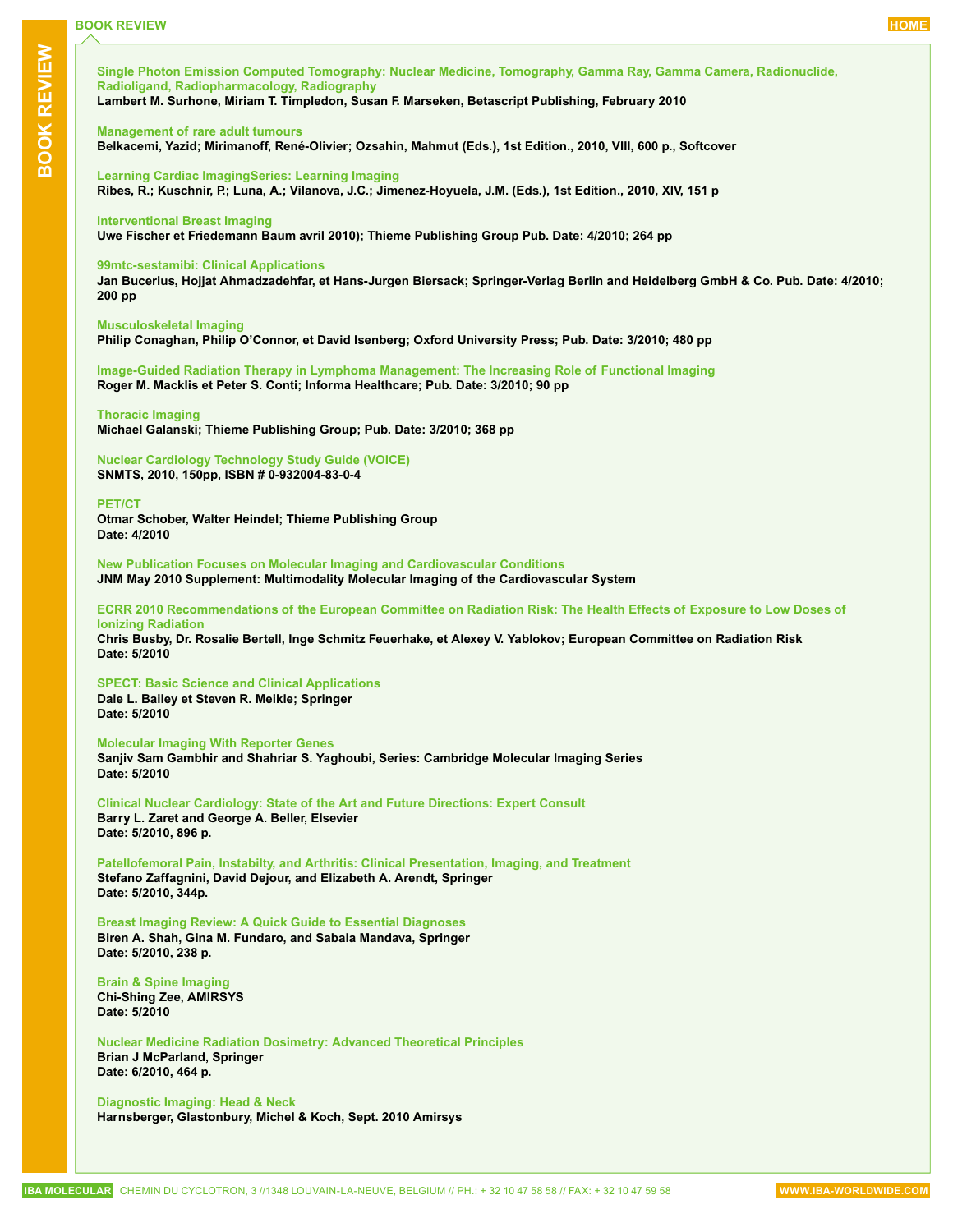# <span id="page-12-0"></span>**BOOK REVIEW [HOME](#page-0-0)**

**[SNMTS PET STUDY](http://interactive.snm.org/index.cfm?PageID=9903) GUIDE snm/org**

**[Nuclear Medicine Cases](http://www.mcgraw-hill.co.uk/html/0071476040.html)  Joseph Rajendran et Vivek Manchanda; August 2010;** 

**[Atlas of Nuclear Cardiology](http://www.elsevier.com/wps/find/bookdescription.editors/720731/description#description) Manuel Cerqueira, MD; July 2010; Saunders**

#### **[PET in CNS](http://www.elsevier.com/wps/find/bookdescription.editors/722604/description#description) Disease**

**Andrew Newberg, MD, Abass Alavi, MD; June 2010; Saunders**

# **EVENTS [HOME](#page-0-0)**

**september 2010**

| 9/11-16             | 14th International Thyroid Congress - Paris, France<br>ATA - American Thyroid Association and ETA - European Thyroid Association                                                                                                                                  |
|---------------------|-------------------------------------------------------------------------------------------------------------------------------------------------------------------------------------------------------------------------------------------------------------------|
| $9/11 - 16$         | 29th Annual ESTRO Meeting - Barcelona, Spain<br><b>ESTRO - European Society for Therapeutic Radiology and Oncology</b>                                                                                                                                            |
| $9/18 - 22$         | 10th Congress of the World Federation of Nuclear Medicine & Biology - Cape Town, South Africa<br>Sponsored by: WFNMB - World Federation of Nuclear Medicine & Biology                                                                                             |
| 9/20-22             | <b>ACR-Dartmouth PET/CT Course - Reston, VA</b><br>Sponsored by American College of Radiology and Dartmouth-Hitchcock Medical Center                                                                                                                              |
| 9/23-26             | ASNC 2010: 15 th Annual Symposium of The American Society of Nuclear Cardiology – Philadelphia, Pennsylvania, USA<br>Sponsored by: ASNC - American Society of Nuclear Cardiology                                                                                  |
| 9/24-26             | PET-CT Update: Radiation Therapy Planning & Evaluating Response to Therapy Meeting - San Diego, CA<br>Sponsored by American College of Radiology                                                                                                                  |
| 9/26-29             | Radiology Business Management Association 2010 Fall Educational Conference – Austin, TX                                                                                                                                                                           |
| 9/28-10/02          | <b>ACRIN Fall Meeting - Arlington, USA</b><br><b>ACRIN - American College of Radiology Imaging Network</b>                                                                                                                                                        |
| <b>OCTOBER 2010</b> |                                                                                                                                                                                                                                                                   |
| $10/1 - 3$          | ASCO 2010 Breast Cancer Symposium - Washington, DC<br>Sponsored by ASCO, ASBD, ASBS, ASTRO, NCBC, SSO                                                                                                                                                             |
| $10/1 - 3$          | SNM Central & Missouri Valley Chapters Joint Meeting - St. Louis, MO                                                                                                                                                                                              |
| $10/3 - 7$          | American College of Surgeons - Washington, DC                                                                                                                                                                                                                     |
| $10/4 - 6$          | International Cancer Imaging Society (ICIS) meeting - Edinburgh, Scotland<br>Sponsored by ICIS - International Cancer Imaging Society,                                                                                                                            |
| $10/4 - 9$          | Radiology in Sicily - Taormina and Palermo, Italy<br>Sponsored by Radiology International, Inc.                                                                                                                                                                   |
| 10/9                | Mid-Eastern Chapter SNM Fall Meeting - Dover, DE                                                                                                                                                                                                                  |
| 10/14-17            | Mt. Sinai Update 2010: Brain, Spine, Neurovascular & ENT Imaging - New York, NY<br>Sponsored by The International Institute iiCME                                                                                                                                 |
| 10/10-14            | International Conference on Radiation Protection in Medicine - Varna, Bulgaria<br>Sponsored by: IAEA - International Atomic Energy Agency                                                                                                                         |
| 10/14-17            | 2nd SANTRO Symposium (Sino-American Network for Therapeutic Radiology and Oncology) – Hangzhou, China<br>Sponsored by: SANTRO (Sino-American Network for Therapeutic Radiology and Oncology) and CSTRO (Chinese Society<br>of Therapeutic Radiology and Oncology) |
| 10/16               | <b>PET/CT Case Review Workshop - New York, NY</b><br>Co-sponsored by SNM & New York Roentgen Society                                                                                                                                                              |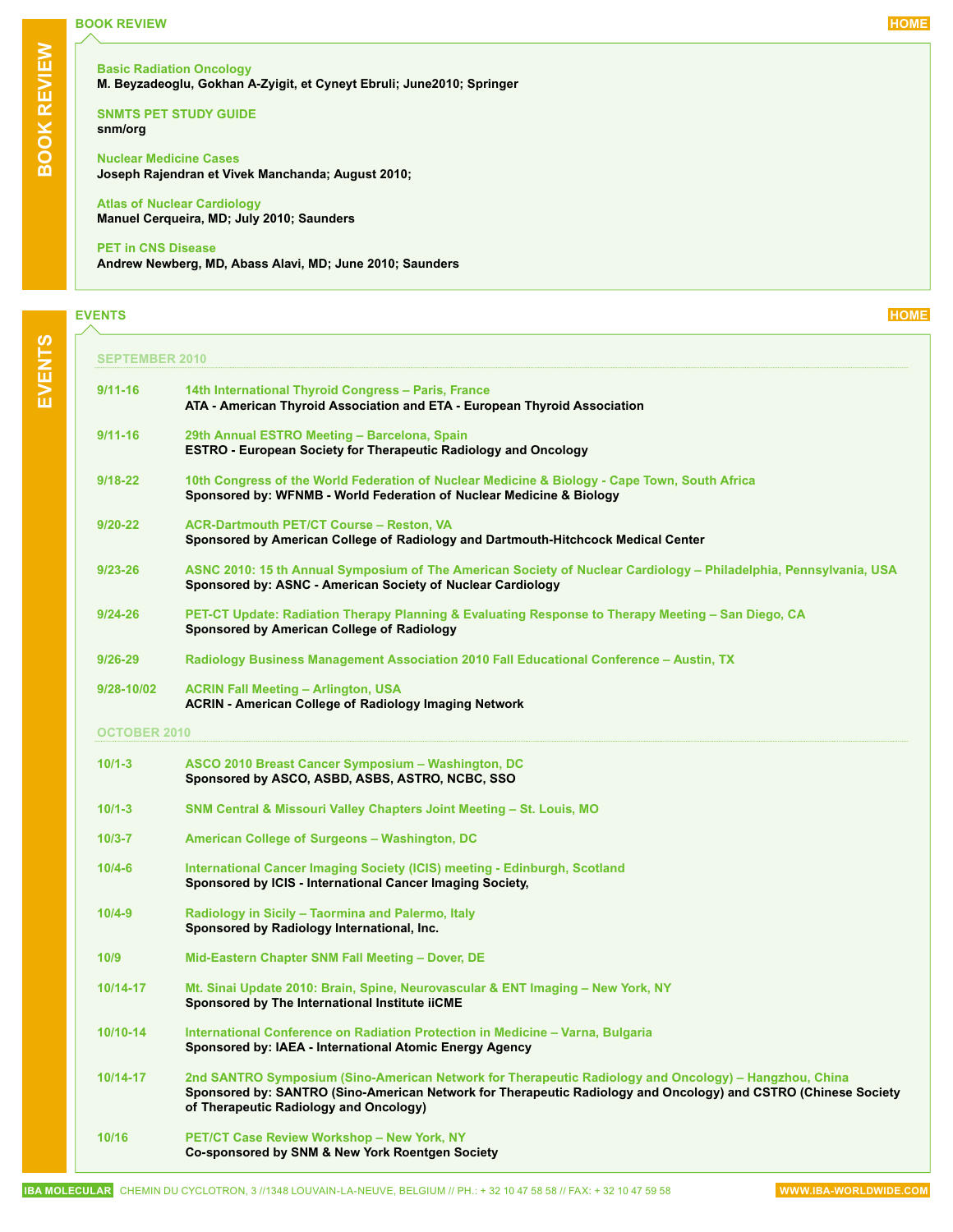| <b>EVENTS</b> | <b>HOME</b> |
|---------------|-------------|
|---------------|-------------|

**EVENT S**

| 10/16-20             | Annual Congress of the European Association of Nuclear Medicine 2010 – Vienna, Austria<br>Sponsored by: EANM - European Association of Nuclear Medicine |  |  |
|----------------------|---------------------------------------------------------------------------------------------------------------------------------------------------------|--|--|
| 10/17-20             | Joint international conference of the 7th supercomputing in nuclear application and the 3rd monte carlo - Tokyo, Japan                                  |  |  |
| 10/18-22             | UCSF Radiology Highlights - San Francisco, CA<br>Sponsored by UCSF Department of Radiology                                                              |  |  |
| 10/19-21             | AHRA 2010 Fall Conference - Savannah, GA                                                                                                                |  |  |
| 10/21-24             | 35th Annual SNM Western Chapter Meeting - Garden City, CA                                                                                               |  |  |
| 10/22-23             | Maximizing Value in Radiology through Quality and Safety Improvements – Phoenix, AZ<br>Sponsored by American College of Radiology                       |  |  |
| 10/22-24             | SNM Northeast Regional Meeting - Philadelphia, PA                                                                                                       |  |  |
| 10/23                | <b>SEMATA Nuclear Medicine Seminar - Warren, MI</b>                                                                                                     |  |  |
| 10/27-31             | Economics of Diagnostic Imaging 2010 National Symposium - Arlington, VA<br><b>Sponsored by Educational Symposia</b>                                     |  |  |
| 10/28-29             | European Forum on Oncology 2010: Advances in cancer therapy – Berlin, Germany<br>Sponsored by European Forum on Oncology                                |  |  |
| 10/28-31             | <b>SNM Southeastern Chapter Meeting - Durham, NC</b>                                                                                                    |  |  |
| 10/29-30             | Practical PET Imaging 2010: A Focus on PET & PET/CT - Las Vegas, NV<br><b>Sponsored by Educational Symposia</b>                                         |  |  |
| 10/30-11/6           | 2010 IEEE Nuclear Science Symposium & Medical Imaging Conference – Knoxville, TN                                                                        |  |  |
| 10/31-11/4           | ASTRO 2010 Annual Meeting - San Diego, CA                                                                                                               |  |  |
| 10/31-11/05          | Abdominal & Thoracic Imaging in Maui - Maui, HI<br><b>Sponsored by UCSF Department of Radiology</b>                                                     |  |  |
| <b>NOVEMBER 2010</b> |                                                                                                                                                         |  |  |
| $11/5 - 6$           | 1er forum international de prospectives de recherche sur le cancer - Paris, France                                                                      |  |  |
| $11/5 - 7$           | <b>ACR-RBMA Forum: New Strategies for Business and Clinical Leaders - Reston, VA</b>                                                                    |  |  |
| $11/11-14$           | SNMICON -2010 - 42th annual conference of Society of Nuclear Medicine of India - Chandigarh, India<br>http://www.snmindia.org/                          |  |  |
| 11/13-14             | 42th annual conference of Society of Nuclear Medicine of India - Chandigarh, India                                                                      |  |  |
| $11/13 - 17$         | 2010 American Heart Association Meeting - Chicago, IL                                                                                                   |  |  |
| 11/16-19             | 22nd eortc-nci-aacr symposium on "molecular targets and cancer therapeutics" - Berlin, Germany                                                          |  |  |
| 11/28-12/3           | 2010 RSNA Annual Meeting - Chicago, IL                                                                                                                  |  |  |
| <b>DECEMBER 2010</b> |                                                                                                                                                         |  |  |
| $12/5 - 9$           | National Diagnostic Imaging Symposium - Lake Buena Vista, FL<br><b>Sponsored by World Class CME</b>                                                     |  |  |
| 12/12-15             | <b>ACR-Dartmouth PET/CT Course - Reston, VA</b>                                                                                                         |  |  |

- **Sponsored by the American College of Radiology**
- **12/13-18 [29th Annual Head-To-Toe Imaging Conference New York, NY](https://tools.med.nyu.edu/RadCourses/index.cfm?fuseaction=courses.DisplayCourse&TheCourseID=6481) Sponsored by NYU Langone Medical Center**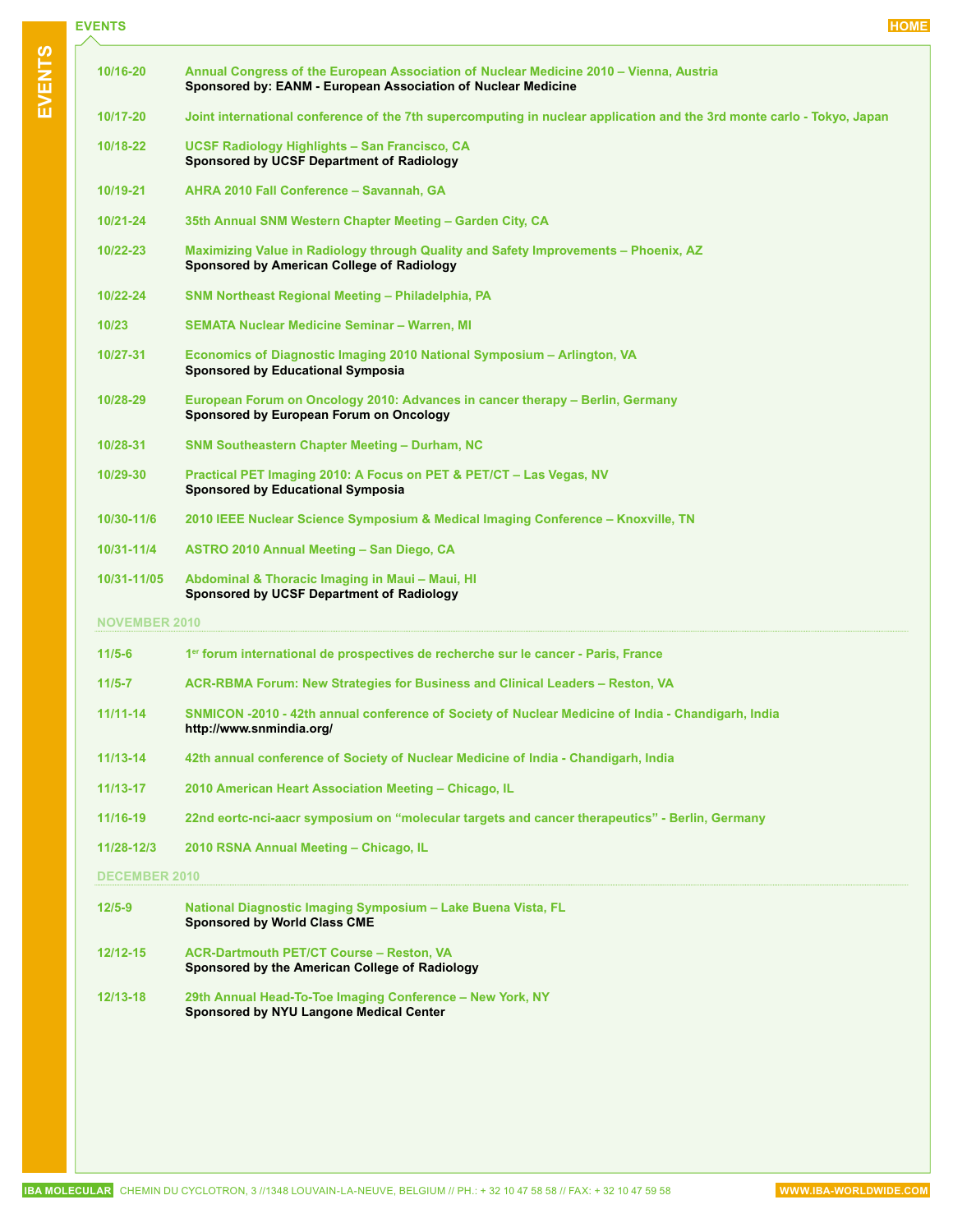# <span id="page-14-0"></span>**MEETING ABSTRACTS [HOME](#page-0-0)**

| <b>SPIE Medical Imaging Conference (February 2009)</b>               |
|----------------------------------------------------------------------|
| 41 st Annual Oak Ridge Conference (March 2009)                       |
| 41st Annual Oak Ridge Conference (April 2009)                        |
| <b>SNM 2009 (June 2009)</b>                                          |
| AACC Annual Meeting 2009 (July 2009)                                 |
| ASTRO 2009 (November 2009)                                           |
| <b>RSNA 2009 (December 2009)</b>                                     |
| 32nd CTRC - AACR San Antonio Breast Cancer Symposium (December 2009) |
| <b>SPIE Medical Imaging Conference (February 2010)</b>               |
| <b>2010 SNM Meeting Abstracts</b>                                    |
| 57th Annual Meeting of the Society of Nuclear Medicine               |
| 2010 Gastrointestinal cancers symposium                              |
| ACC 59th Annual meeting 2010                                         |
| 48ème Colloque de Médecine Nucléaire de Langue Française             |
| <b>ASCO Annual Meeting 2010</b>                                      |
| <b>ENDO 2010</b>                                                     |
| <b>ASCO 2010 Genitourinary Cancers Symposium</b>                     |
|                                                                      |

# **LINKS [HOME](#page-0-0)**

**LINKS**

# **[IBA Molecular.](http://www.iba-worldwide.com/molecular/)**

**[Society of Nuclear Medicine.](http://www.snm.org/)**

**[European Association Of Nuclear Medicine](https://www.eanm.org/).**

**[Sociedad Espanola de Medicina Nuclear](http://www.semn.es/).**

**[Société Française de Médecine Nucléaire](http://www.sfbmn.org/).**

**[Société Belge de Médecine Nucléaire](http://www.belnuc.be/index.php?lang=fr).**

**[Nederlandse Vereniging voor Nucleaire geneeskunde](http://www.nvng.nl/).**

**[Associa Italiana di Medicina Nucleare ed Imaging Moleculare.](http://www.aimn.it/)**

**[British Nuclear Medicine Society](http://www.bnms.org.uk/).**

**[Deutsche Gesellschaft für Nuklearmedizin e.V](http://www.nuklearmedizin.de/).**